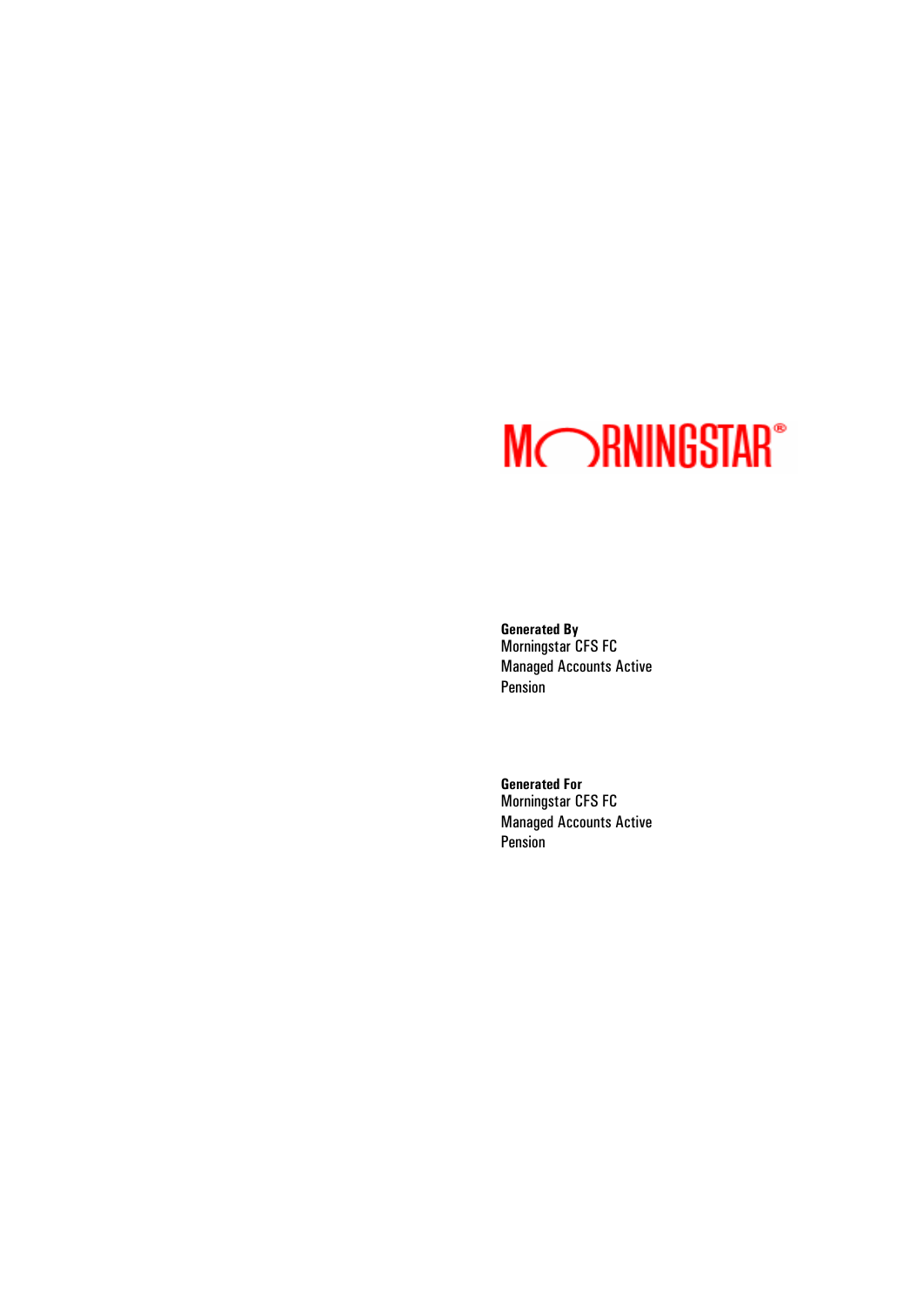outcomes. The latter is underpinned by detailed country financial stability research, which is where the team really excels. We were also impressed with the work conducted on building environmental, social, and governance considerations into the strategy. The financial stability scoring comes into its own in emerging markets, a region requiring greater circumspection. This strategy runs a significant allocation here in both bonds and currencies, where its riskier characteristics come to the fore during periods of capital flight. The long-term value-driven approach and materially differentiated regional exposures may lead to material spells of relative over- and underperformance, such as in November 2020 when it outperformed by around 130 basis points. Although fees were cut in 2016, they remain higher than average and a minor headwind. Despite this, Colchester is an excellent choice for investors seeking

## **CFS FC W Pen-Colchester W Glb Gov Bnd**

| <b>Morningstar Category</b><br>Bonds - Global                                                                                                                                                                                                                                                                                                                                                                                                                                                                                                                                                           | <b>Product Type</b><br>Retail                 |                       | <b>Legal Type</b><br><b>Allocated Pension</b> |                          |                                                                    | $E_{\mathbb{F}}$ Silver                                            | <b>Flagship Fund Analyst Rating</b>                                                                                                                                                                                                                                                                                                                                                                                                                                                                                               |                                                 | <b>Morningstar Rating</b>                                                                                                                                                                  |                          |
|---------------------------------------------------------------------------------------------------------------------------------------------------------------------------------------------------------------------------------------------------------------------------------------------------------------------------------------------------------------------------------------------------------------------------------------------------------------------------------------------------------------------------------------------------------------------------------------------------------|-----------------------------------------------|-----------------------|-----------------------------------------------|--------------------------|--------------------------------------------------------------------|--------------------------------------------------------------------|-----------------------------------------------------------------------------------------------------------------------------------------------------------------------------------------------------------------------------------------------------------------------------------------------------------------------------------------------------------------------------------------------------------------------------------------------------------------------------------------------------------------------------------|-------------------------------------------------|--------------------------------------------------------------------------------------------------------------------------------------------------------------------------------------------|--------------------------|
| Morningstar Take by Simon Scott 11 May 2021                                                                                                                                                                                                                                                                                                                                                                                                                                                                                                                                                             | Performance 31 Mar 2022                       |                       |                                               |                          |                                                                    |                                                                    |                                                                                                                                                                                                                                                                                                                                                                                                                                                                                                                                   |                                                 |                                                                                                                                                                                            |                          |
| Colchester Global Government Bond remains a strong<br>choice, benefiting from a well-designed, robust<br>process and a strong, collegial team, but it may<br>experience material swings in relative performance.<br>Fixed-income veterans and Colchester co-founders lan<br>Sims, Keith Lloyd, and Kathryn Elsby have worked<br>together since 2000 and lead an experienced<br>investment team. We're particularly impressed by the<br>collegiate culture set by these three architects, which<br>probing<br>rational<br>promotes<br>enquiry<br>and<br>decision-making. Colchester values and harnesses | <b>NAv</b><br><b>NAv</b><br>NAv<br>NAv<br>NAv |                       | <b>NAv</b><br>NAv<br>NAv<br>NAv<br><b>NAv</b> |                          | <b>NAv</b><br><b>NAv</b><br><b>NAv</b><br><b>NAv</b><br><b>NAv</b> | <b>NAv</b><br><b>NAv</b><br><b>NAv</b><br><b>NAv</b><br><b>NAv</b> | $\begin{picture}(100,10) \put(0,0){\vector(1,0){100}} \put(10,0){\vector(1,0){100}} \put(10,0){\vector(1,0){100}} \put(10,0){\vector(1,0){100}} \put(10,0){\vector(1,0){100}} \put(10,0){\vector(1,0){100}} \put(10,0){\vector(1,0){100}} \put(10,0){\vector(1,0){100}} \put(10,0){\vector(1,0){100}} \put(10,0){\vector(1,0){100}} \put(10,0){\vector(1,0){100}}$<br>0 في المستقدم المستقدم المستقدم المستقدم المستقدم المستقدم المستقدم المستقدم المستقدم المستقدم المستقدم<br>2021<br>$-3.38$<br>0.00<br>$-3.38$<br><b>NAv</b> | <b>YTD</b><br>$-4.01$<br>0.00<br>$-4.01$<br>NAv | Growth of \$10,000<br>- Fund<br>\$9.335<br>$-$ Market Index<br>\$9.381<br>Category<br>\$9,290<br><b>Annual</b><br>Total Return %<br>Income Return %<br>Growth Return %<br>Tax-Adj Return % |                          |
| talent, nurturing a strong lineup of potential<br>successors, and we like that the process was                                                                                                                                                                                                                                                                                                                                                                                                                                                                                                          |                                               |                       |                                               |                          |                                                                    |                                                                    |                                                                                                                                                                                                                                                                                                                                                                                                                                                                                                                                   |                                                 |                                                                                                                                                                                            |                          |
| designed so that no one star portfolio manager<br>dominates. Colchester applies a value-oriented                                                                                                                                                                                                                                                                                                                                                                                                                                                                                                        | <b>Trailing</b><br>Quartile                   | 6 Mth<br><b>NAv</b>   | 1 Yr<br><b>NAv</b>                            | 3 Yr<br><b>NAv</b>       | 5 Yr<br>NAv                                                        | 10 Yr<br>NAv                                                       | <b>3-Year Risk Measures</b><br><b>Standard Deviation</b>                                                                                                                                                                                                                                                                                                                                                                                                                                                                          | Fund                                            | Category<br>4.04                                                                                                                                                                           | Index<br>3.56            |
| philosophy to investing in government bonds and<br>currencies. It is a clear, simple and repeatable process                                                                                                                                                                                                                                                                                                                                                                                                                                                                                             | Total %                                       | $-4.72$               | $-4.10$                                       | NAv                      | NAv                                                                | NAv                                                                | Sharpe Ratio                                                                                                                                                                                                                                                                                                                                                                                                                                                                                                                      | $\overline{\phantom{a}}$                        | $-0.04$                                                                                                                                                                                    | 0.14                     |
| centered on assessing value using proven economic                                                                                                                                                                                                                                                                                                                                                                                                                                                                                                                                                       | Income %                                      | 0.00                  | 0.00                                          | NAv                      | NAv                                                                | NAv                                                                | R-Squared                                                                                                                                                                                                                                                                                                                                                                                                                                                                                                                         | $\sim$                                          | 84.79                                                                                                                                                                                      | $\sim$ $\sim$            |
| frameworks--expected inflation-adjusted real return<br>and purchasing power parity forecasts over the                                                                                                                                                                                                                                                                                                                                                                                                                                                                                                   | Growth %<br>Tax-Adj %                         | $-4.72$<br><b>NAv</b> | $-4.10$<br><b>NAv</b>                         | <b>NAv</b><br><b>NAv</b> | <b>NAv</b><br>NAv                                                  | NAv<br>NAv                                                         | Beta<br>Alpha                                                                                                                                                                                                                                                                                                                                                                                                                                                                                                                     | $\overline{\phantom{a}}$                        | 1.04<br>$-0.71$                                                                                                                                                                            | $\overline{\phantom{a}}$ |
| medium term. A welcome characteristic is the<br>combination of systematic modelling and fundamental<br>analysis, which fosters discipline and repeatable                                                                                                                                                                                                                                                                                                                                                                                                                                                | Index %<br>Category % -5.08                   | $-4.95$               | $-4.01$<br>$-4.57$                            | NAv<br><b>NAv</b>        | NAv<br><b>NAv</b>                                                  | NAv<br>NAv                                                         |                                                                                                                                                                                                                                                                                                                                                                                                                                                                                                                                   |                                                 |                                                                                                                                                                                            |                          |

Index: Bloomberg Global Aggregate TR Hdg AUD

#### **Portfolio**



#### **Morningstar Style Box**

| <b>Fixed Income</b> |  |         |     |  |  |
|---------------------|--|---------|-----|--|--|
|                     |  | Ltd Mod | Ext |  |  |
| tigh                |  |         |     |  |  |
| Š                   |  |         |     |  |  |
| $\geq$              |  |         |     |  |  |
|                     |  |         |     |  |  |

Average Weighted Price

| <b>Bond Statistics</b>     |     |
|----------------------------|-----|
| Average Effective Duration | NAv |
| Average Effective Maturity | NAv |
| Average Credit Qualitv     | NAv |
| Average Weighted Coupon    | NAv |

| Total Cost Ratio (Prospective)         | NAv   |
|----------------------------------------|-------|
| Investment Management Fee              | 0.80% |
| Performance Fee Costs                  | 0.00% |
| <b>Administration Fees &amp; Costs</b> | 0.20% |

..................................................................................... Buy Spread/Sell Spread 0.1% / 0.1%

**Prospective Fees & Costs** 13 Dec 2021

#### **Operations**

something different.

| <b>Investment Details</b>    |                 |
|------------------------------|-----------------|
| Ticker/APIR Code             | 43947/FSF7004AU |
| Fund Inception               | 26 Nov 2020     |
| <b>Fund Status</b>           | Open            |
| Net Assets (Mil) 28 Feb 2022 | \$21.90         |
| Entry Price 08 Apr 2022      | \$0.9262        |
| Exit Price 08 Apr 2022       | \$0.9244        |

#### **Purchase Information**

| Minimum Initial Investment     | \$20,000 |
|--------------------------------|----------|
| Minimum Additional Investment  | NAv      |
| Minimum Withdrawal             | NAv      |
| Switching Allowed              | N٥       |
| <b>Distributions Frequency</b> | NAv      |
|                                |          |

#### **Manager Info**

| \$20,000 | Responsible Entity(RE) | <b>Colonial First State</b>   |
|----------|------------------------|-------------------------------|
| NAv      |                        | Investments Limited           |
| NAv      | <b>RE</b> Telephone    | 13 13 36                      |
| No       | <b>RF</b> Website      | www.colonialfirststate.com.au |
| NAv      | <b>Fund Manager</b>    | Colonial First State          |
|          |                        | Investments Limited           |

© 2022 Morningstar, Inc. All rights reserved. Neither Morningstar, its affiliates, nor the content providers guarantee the data or content contained herein to be accurate, complete or timely nor will they have any liabilit Let Durangstar, inc. An riguns research and the tender information and the content provides and an explorement incompleted financial advise the summer properted by Momingstar Australias Pty Ltd ABN: 95.990 665.544, AFSL: 2



NAv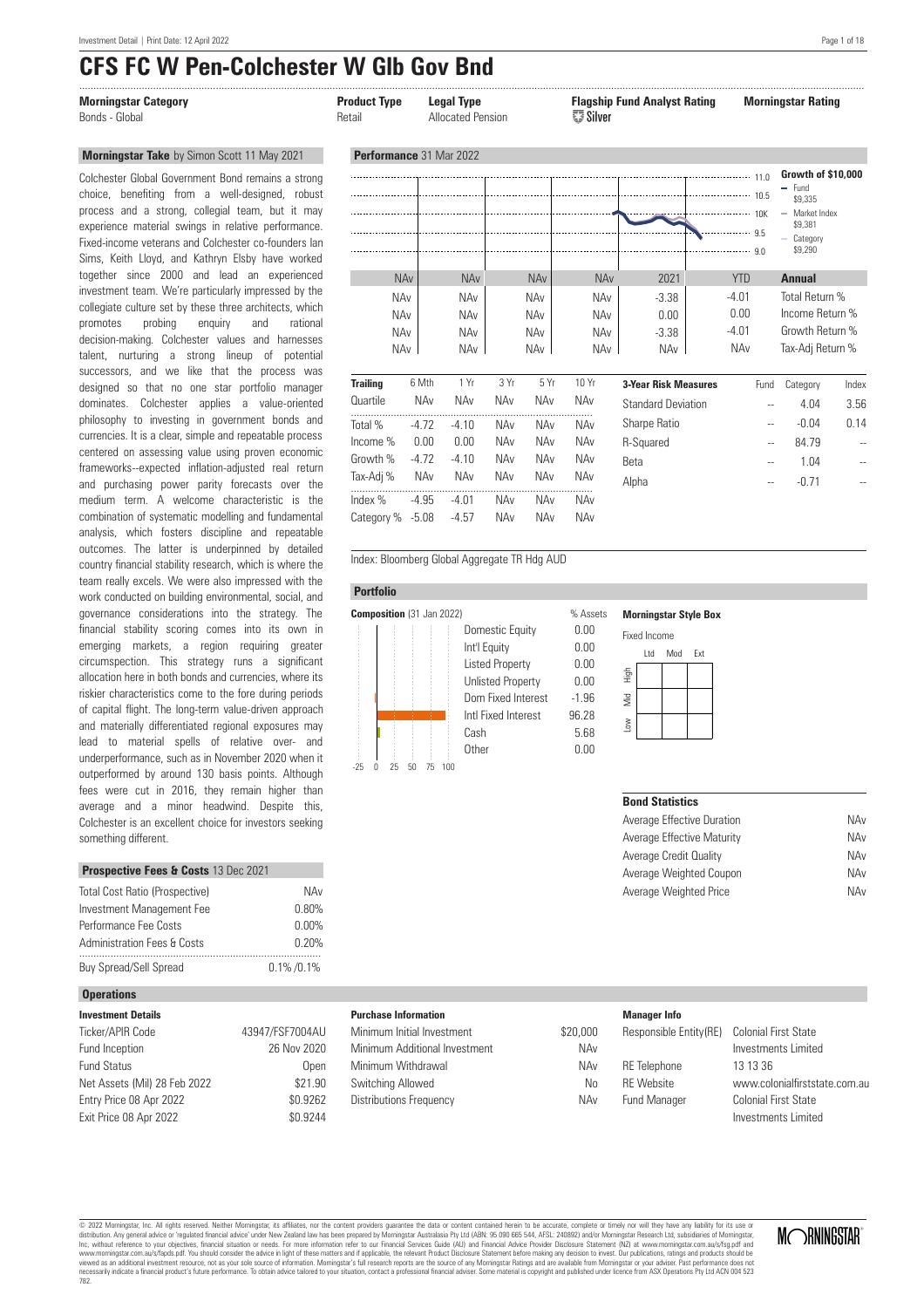#### **Morningstar Category Product Type Type Rating Ratingal Type Rating Ratingal Type Ratingal Ratingal Type Ratingal Ratingal Ratingal Ratingal Ratingal Ratingal Ratingal Ratingal Ratingal Ratingal Ratingal Ratingal Ratinga**

#### **Morningstar Take** by Ross MacMillan 24 Aug 2021

Fidelity Australian Equities receives our highest rating, with its key strengths being an outstanding portfolio manager, thoughtful investment process, and well-structured portfolio methodology. Paul Taylor has been with Fidelity since 1997 and portfolio manager of this strategy since 2003. His impact on the philosophy, process, and portfolio construction have been overwhelmingly positive during the past 18 years. Undoubtedly, the strategy's success has been primarily due to Taylor's decisions, abilities, and skill, which is judicious, given the reasonably high turnover of analysts in Fidelity's nine-person Sydney-based research analyst team over the past five years. Ultimately, it is Taylor's talent as a portfolio manager that has set the strategy ahead of competitors. Fidelity has no distinct house investment style, apart from focusing on bottom-up fundamental stock research, but Taylor has established a well-structured, long-term, and highly competent investment process for this strategy. Importantly, Taylor's signature long-term "through-the-cycle" investing style has a strong preference for stocks with solid businesses, competitive advantages, and promising industry dynamics. The investment process also favours companies that have a reasonable probability of surprising positively on both earnings and operating cash flow growth. In a market that is often too focused on short-term issues, Taylor's emphasis on the long term and structural winners sets him apart from many peers. An example is Domino's Pizza Enterprises, which entered the portfolio in 2007 as a small position; by mid-2021, as the share price hit all-time highs, it was the largest overweight position in the portfolio. Long-term outperformance is extremely difficult to achieve through the cycle, but the strategy has outpaced the index and most peers over five and 10 years to 31 July 2021, on a trailing returns basis. Fidelity Australian Equities is built on the solid foundations of long-term investing, consistency, and reliability and receives our highest conviction.

| <b>Prospective rees a costs</b> 13 Dec 2021 |               |
|---------------------------------------------|---------------|
| <b>Total Cost Ratio (Prospective)</b>       | NAv           |
| Investment Management Fee                   | 0.89%         |
| Performance Fee Costs                       | 0.00%         |
| <b>Administration Fees &amp; Costs</b>      | 0.20%         |
| <b>Buv Spread/Sell Spread</b>               | $0.1\%$ /0.1% |

**Prospective Fees & Costs** 13 Dec 2021

#### **Operations**

| <b>Investment Details</b>    |                 |
|------------------------------|-----------------|
| Ticker/APIR Code             | 13539/FSF0827AU |
| Fund Inception               | 03 Mar 2006     |
| <b>Fund Status</b>           | Open            |
| Net Assets (Mil) 28 Feb 2022 | \$688.08        |
| Entry Price 08 Apr 2022      | \$2.8141        |
| Exit Price 08 Apr 2022       | \$2,8085        |
|                              |                 |

| <b>Morningstar Category</b><br>Equity Australia Large Blend                                                                                                                                                                                                                                                                                  | <b>Product Type</b><br>Retail        |            | <b>Legal Type</b><br><b>Allocated Pension</b> |            |                                      | $\bigtriangledown$ Gold            | <b>Flagship Fund Analyst Rating</b>  | *****                                    | <b>Morningstar Rating</b><br>Out of 209 funds as at 31 Mar 2022                                |                          |
|----------------------------------------------------------------------------------------------------------------------------------------------------------------------------------------------------------------------------------------------------------------------------------------------------------------------------------------------|--------------------------------------|------------|-----------------------------------------------|------------|--------------------------------------|------------------------------------|--------------------------------------|------------------------------------------|------------------------------------------------------------------------------------------------|--------------------------|
| Morningstar Take by Ross MacMillan 24 Aug                                                                                                                                                                                                                                                                                                    | Performance 31 Mar 2022              |            |                                               |            |                                      |                                    |                                      |                                          |                                                                                                |                          |
| 2021<br>Fidelity Australian Equities receives our highest rating,<br>with its key strengths being an outstanding portfolio<br>manager, thoughtful investment process,<br>and<br>well-structured portfolio methodology. Paul Taylor has<br>been with Fidelity since 1997 and portfolio manager of                                             |                                      |            |                                               |            |                                      |                                    |                                      | $-180$<br>16.0<br>14.0<br>12.0<br>10K    | Growth of \$10,000<br>$=$ Fund<br>\$17,660<br>Market Index<br>\$16,420<br>Category<br>\$16,370 |                          |
| this strategy since 2003. His impact on the                                                                                                                                                                                                                                                                                                  | 2017                                 |            | 2018                                          |            | 2019                                 | 2020                               | 2021                                 | <b>YTD</b>                               | <b>Annual</b>                                                                                  |                          |
| philosophy, process, and portfolio construction have<br>been overwhelmingly positive during the past 18<br>years. Undoubtedly, the strategy's success has been<br>primarily due to Taylor's decisions, abilities, and skill,<br>which is judicious, given the reasonably high turnover<br>of analysts in Fidelity's nine-person Sydney-based | 11.18<br>0.00<br>11.18<br><b>NAv</b> |            | $-2.09$<br>0.00<br>$-2.09$<br><b>NAv</b>      |            | 24.91<br>0.00<br>24.91<br><b>NAv</b> | 4.17<br>0.00<br>4.17<br><b>NAv</b> | 23.54<br>0.00<br>23.54<br><b>NAv</b> | $-0.49$<br>0.00<br>$-0.49$<br><b>NAv</b> | Total Return %<br>Income Return %<br>Growth Return %<br>Tax-Adj Return %                       |                          |
| research analyst team over the past five years.                                                                                                                                                                                                                                                                                              | <b>Trailing</b>                      | 6 Mth      | 1 Yr                                          | 3 Yr       | 5Yr                                  | 10 Yr                              | <b>3-Year Risk Measures</b>          | Fund                                     | Category                                                                                       | Index                    |
| Ultimately, it is Taylor's talent as a portfolio manager                                                                                                                                                                                                                                                                                     | Quartile                             | ⊟          | ═                                             | Ξ          |                                      | ⊟                                  | <b>Standard Deviation</b>            | 17.54                                    | 17.25                                                                                          | 17.64                    |
| that has set the strategy ahead of competitors. Fidelity                                                                                                                                                                                                                                                                                     | Total %                              | 2.19       | 18.93                                         | 12.89      | 11.03                                | 12.08                              | Sharpe Ratio                         | 0.76                                     | 0.68                                                                                           | 0.64                     |
| has no distinct house investment style, apart from<br>focusing on bottom-up fundamental stock research,                                                                                                                                                                                                                                      | Income %                             | 0.00       | 0.00                                          | 0.00       | 0.00                                 | 0.00                               | R-Squared                            | 96.16                                    | 93.15                                                                                          |                          |
| but Taylor has established a well-structured,                                                                                                                                                                                                                                                                                                | Growth %                             | 2.19       | 18.93                                         | 12.89      | 11.03                                | 12.08                              | Beta                                 | 0.98                                     | 0.94                                                                                           | $\overline{\phantom{a}}$ |
| long-term, and highly competent investment process                                                                                                                                                                                                                                                                                           | Tax-Adj %                            | <b>NAv</b> | <b>NAv</b>                                    | <b>NAv</b> | NAv                                  | NAv                                | Alpha                                | 2.32                                     | 1.01                                                                                           |                          |
| strategy. Importantly, Taylor's signature<br>for this                                                                                                                                                                                                                                                                                        | Index $%$                            | 4.38       | 14.97                                         | 10.59      | 9.22                                 | 10.15                              |                                      |                                          |                                                                                                |                          |
| long-term "through-the-cycle" investing style has a                                                                                                                                                                                                                                                                                          | Category %                           | 4.76       | 15.68                                         | 11.14      | 9.32                                 | 10.04                              |                                      |                                          |                                                                                                |                          |

#### Index: S&P/ASX 200 TR AUD



Not Available



Not Available

Not Available

#### **Purchase Information**

| Minimum Initial Investment    | \$20,000 |
|-------------------------------|----------|
| Minimum Additional Investment | \$0      |
| Minimum Withdrawal            | \$0      |
| Switching Allowed             | N٥       |
| Distributions Frequency       | NAv      |
|                               |          |

#### **Manager Info** Responsible Entity(RE) Colonial First State Investments Limited RE Teleph

| RE Telephone        | 13 13 36                      |
|---------------------|-------------------------------|
| <b>RF</b> Website   | www.colonialfirststate.com.au |
| <b>Fund Manager</b> | FII I imited                  |

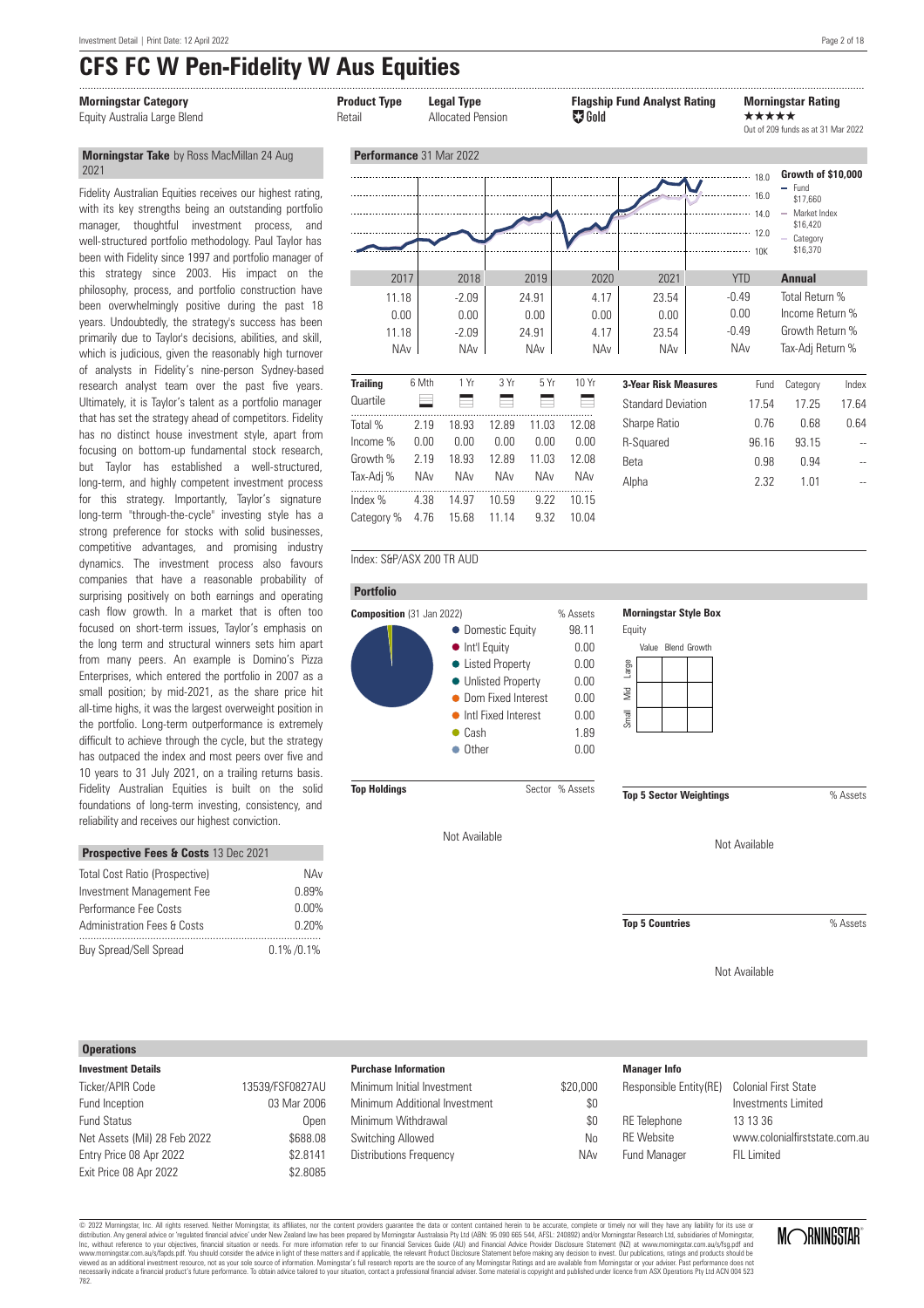### **CFS FC W Pen-FirstChoice W Emerging Mkts**

#### **Morningstar Take** by Edward Huynh 15 Apr 2021

FirstChoice Emerging Markets offers investors sensibly managed exposure to emerging markets through a diversified multimanager offering, though a standout feature is difficult to pinpoint. Colonial First State's senior investment team members are experienced and have worked together for nearly two decades, and the team has fastidiously added to the team in recent years. Scott Tully leads the 11-member portfolio management team as general manager and oversees the multimanager strategies. Andrew Howlett is responsible for the portfolio construction of global equity strategies, including this vehicle, and is capably supported by Peter Dymond and new hire Chetan Soorkea, who joined in April 2020. The team use Mercer in an advisory capacity to assist with manager screening and due diligence, but the lion's share of manager research is conducted by the in-house team with 600-plus manager meetings a year. The portfolio's underlying investment managers represent a variety of strategies and styles. Wells Capital, which manages around 30% of assets, is a low-beta, fundamental manager. Franklin Templeton is a bottom-up, value-oriented manager, whereas Fisher Investments is a top-down, thematic manager. They each manage one fourth of assets. Finally, Origin Asset Management uses a benchmark-agnostic, factor approach with a growth orientation, and handles around 20% of the portfolio. The manager lineup has been remarkably stable with no manager changes since 2012. We view this positively and it speaks to the team's conviction in the underlying managers. Pleasingly, their conviction has been rewarded with performance comfortably outpacing the MSCI Emerging Markets Index since 2012 landing within the first quartile over one, three, and five years. While the fund's underlying managers have performed well, the high fee level makes sustained outperformance challenging, though it includes around 20 basis points of platform fees. Overall, FirstChoice Emerging Markets is a reasonable way to get exposure emerging markets, but the lack of standout features and fee impost temper our conviction.

| <b>Prospective Fees &amp; Costs 13 Dec 2021</b> |               |  |
|-------------------------------------------------|---------------|--|
| <b>Total Cost Ratio (Prospective)</b>           | NAv           |  |
| Investment Management Fee                       | 1.35%         |  |
| Performance Fee Costs                           | 0.00%         |  |
| <b>Administration Fees &amp; Costs</b>          | 0.20%         |  |
| <b>Buy Spread/Sell Spread</b>                   | $0.2\%$ /0.2% |  |

#### **Operations**

| <b>Investment Details</b>    |                 |
|------------------------------|-----------------|
| Ticker/APIR Code             | 16846/FSF1002AU |
| Fund Inception               | 17 Nov 2008     |
| <b>Fund Status</b>           | Open            |
| Net Assets (Mil) 28 Feb 2022 | \$34.43         |
| Entry Price 08 Apr 2022      | \$2.1596        |
| Exit Price 08 Apr 2022       | \$2.1510        |



#### Index: MSCI EM NR AUD

#### **Portfolio** 28 Feb 2022



| <b>Top Holdings</b>                |     | Sector % Assets |
|------------------------------------|-----|-----------------|
| Taiwan Semiconductor Manufacturing | 口   | 7.21            |
| Co I td                            |     |                 |
| Samsung Electronics Co Ltd         | Д   | ჩ 24            |
| Tencent Holdings Ltd               | €   | 4.93            |
| MediaTek Inc                       | Д   | 3.07            |
| NAVER Corp                         | €   | 2.69            |
| Alibaba Group Holding Ltd ADR      | ♠   | 2.30            |
| Taiwan Semiconductor Manufacturing | Д   | 2 17            |
| Co I td ADR                        |     |                 |
| P.J.SC Lukoil ADR                  | Ió. | 1.61            |
| Meituan Class B                    | ♠   | 1.56            |
| Alibaba Group Holding Ltd Ordinary |     | 1.40            |
| Shares                             |     |                 |

#### **Morningstar Style Box**



#### **Large Blend**

These funds own a mixture of larger-sized growth and value companies, or companies which exhibit both characteristics.

| <b>Top 5 Sector Weightings</b> | % Assets |
|--------------------------------|----------|
| Technology<br>L.               | 30.12    |
| <b>Financial Services</b>      | 16.11    |
| <b>Communication Services</b>  | 15.03    |
| Consumer Cyclical              | 14 60    |
| <b>Basic Materials</b>         | 6 24     |
| <b>Top 5 Countries</b>         | % Assets |
| China                          | 30.51    |
| Taiwan                         | 18.03    |
| South Korea                    | 15.73    |
| India                          | 9.38     |
| Brazil                         | 7.05     |

#### **Manager Info**

| Minimum Initial Investment    | \$20,000 | Responsible Entity(RE) Colonial First State |                                                    |
|-------------------------------|----------|---------------------------------------------|----------------------------------------------------|
| Minimum Additional Investment | \$0      |                                             | Investments Limited                                |
| Minimum Withdrawal            | $\$0$    | <b>RE</b> Telephone                         | 13 13 36                                           |
| Switching Allowed             | No       | <b>RF</b> Website                           | www.colonialfirststate.com.au                      |
| Distributions Frequency       | NAv      | Fund Manager                                | <b>Colonial First State</b><br>Investments Limited |

© 2022 Morningstar, Inc. All rights reserved. Neither Morningstar, its affiliates, nor the content providers guarantee the data or content contained herein to be accurate, complete or timely nor will they have any liabilit Inc, without reference to your objectives, financial situation or needs. For more information refer to our Financial Services Guide (AU) and Financial Advice Provider Disclosure Statement (NZ) at www.morningstar.com.au/s/f Let Durangstar, inc. An riguns research and the tender information and the content provides and an explorement incompleted financial advise the summer properted by Momingstar Australias Pty Ltd ABN: 95.990 665.544, AFSL: 2

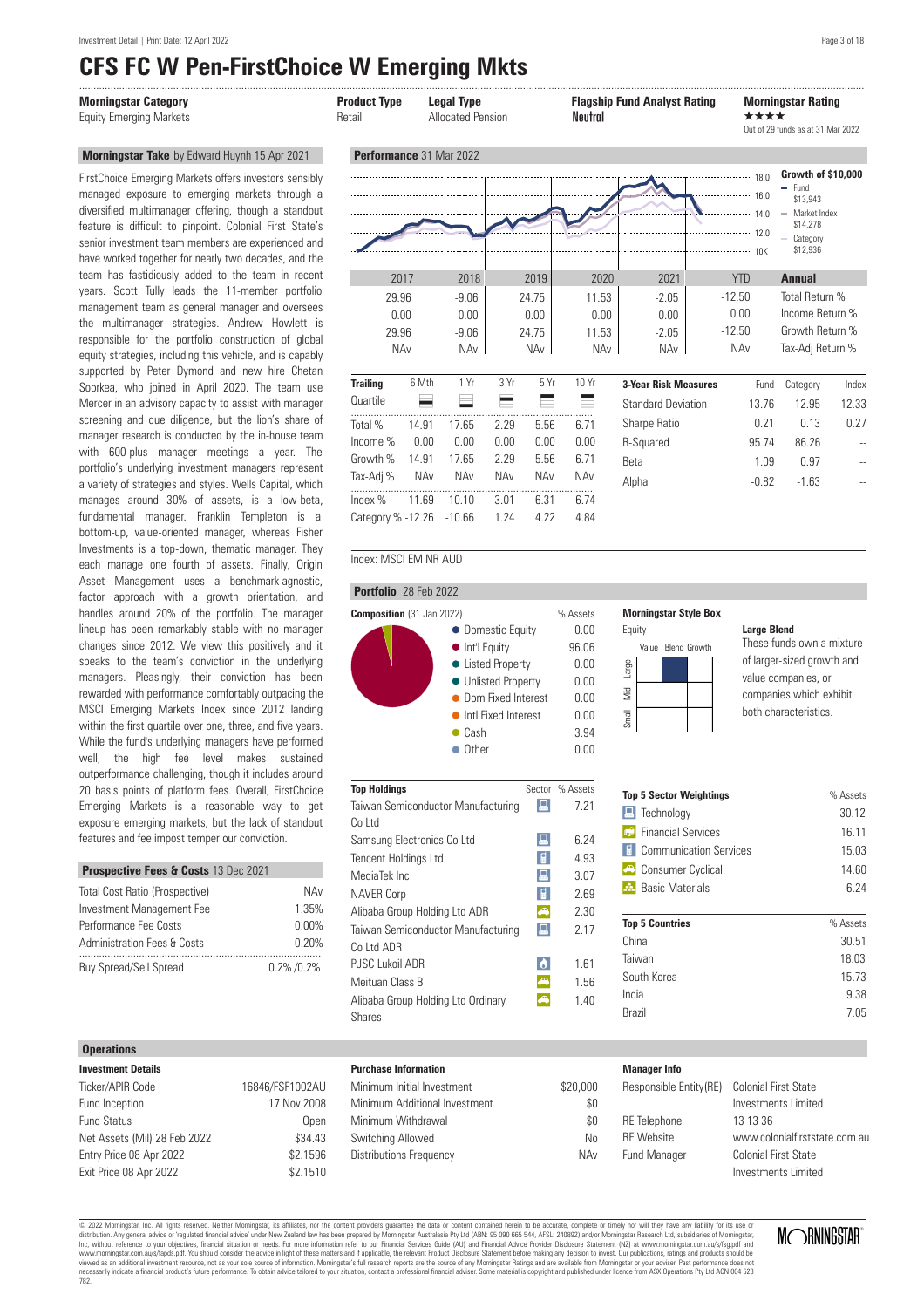### **CFS FC W Pen-FirstChoice W Glb Prop Sec** ....................................................................................................................................................................................................................................................................................

### **Morningstar Take** by Chris Tate 17 May 2021

FirstChoice Global Property Securities delivers well-diversified exposure to the global listed property sector, but we don't see tangible traits to elevate it above more aspirational offerings. Scott Tully leads an established multi-manager team comprising some veterans among its senior ranks. Leroy Qian is the lead portfolio manager here, having assumed the reins from Ben Lam in March 2021 as Lam shifted his focus to the shop's Australian equities capabilities. Qian continues to have Lam's support as back-up, a role which Qian previously held for several which ensures familiarity with the strategy. The pair adhere to the firm's preference for relatively straightforward multi-manager portfolios, underpinned by credible submanagers. They seek a combination of approaches to ideally generate a smoothed path of outperformance above benchmark. FirstChoice entrusts DWS with a majority 40% portfolio allocation, while Resolution Capital (35%) and First Sentier (25%) comprise the remainder. DWS represents the portfolio mainstay with its core, benchmark-aware approach. Resolution is a highly regarded offering, but there have been more question marks about the First Sentier choice, given some disruptive team changes over the years. Qian and Lam have overseen a sharp improvement in the portfolio's relative performance. This was concentrated in strong 2019 and 2020 years, with FirstChoice's portfolio significantly underweight retail REITs, which helped protect against the worst of the declines across global listed property, and the sector's prior issues. Each of the underlying managers held this stance. Such a strong run is obviously pleasing, though is against the strategy's aim of more consistent alpha generation. Prior to this spell, performance had been middling. And recent excess returns have reversed in the six months to March 2021, as more cyclically exposed stocks have rebounded with global economies reopening. This packaged solution of respectable underlying managers remains a functional exposure to global listed property.

| <b>Prospective Fees &amp; Costs 13 Dec 2021</b> |               |  |
|-------------------------------------------------|---------------|--|
| Total Cost Ratio (Prospective)                  | NAv           |  |
| Investment Management Fee                       | 1 21%         |  |
| Performance Fee Costs                           | $0.00\%$      |  |
| <b>Administration Fees &amp; Costs</b>          | 0.20%         |  |
| <b>Buy Spread/Sell Spread</b>                   | $0.1\%$ /0.1% |  |



#### Index: FTSE EPRA Nareit Developed NR Hdg AUD

#### **Portfolio** 28 Feb 2022



| <b>Top Holdings</b>           | Sector | % Assets |
|-------------------------------|--------|----------|
| Prologis Inc                  | 曲      | 8.36     |
| Welltower Inc                 | 侖      | 3.01     |
| Equinix Inc                   | 侖      | 3.01     |
| Kimco Realty Corp             | i fiti | 2.55     |
| Vonovia SF                    | i film | 2.43     |
| Sun Communities Inc.          | i film | 2.28     |
| <b>Equity Residential</b>     | 孟      | 2.27     |
| American Homes 4 Rent Class A | 孟      | 2.27     |
| Segro PLC                     | 侖      | 2.24     |
| Life Storage Inc              | æ      | 2 0.9    |

#### **Morningstar Style Box**



#### **Medium Blend**

These funds own a mixture of medium-sized growth and value companies, or companies which exhibit both characteristics.

| <b>Top 5 Sector Weightings</b> | % Assets |
|--------------------------------|----------|
| <b>n</b> Real Estate           | 99 11    |
| $\Box$ Technology              | 0.71     |
| Consumer Cyclical              | 0 18     |

| <b>Top 5 Countries</b> | % Assets |
|------------------------|----------|
| <b>United States</b>   | 66.56    |
| United Kingdom         | 746      |
| Japan                  | 5.83     |
| Australia              | 3 24     |
| Canada                 | 3 1 7    |
|                        |          |

#### **Operations**

| <b>Investment Details</b>    |                 |
|------------------------------|-----------------|
| Ticker/APIR Code             | 15024/FSF0763AU |
| Fund Inception               | 30 Apr 2007     |
| <b>Fund Status</b>           | Open            |
| Net Assets (Mil) 28 Feb 2022 | \$42.99         |
| Entry Price 08 Apr 2022      | \$1.8775        |
| Exit Price 08 Apr 2022       | \$1,8737        |
|                              |                 |

#### **Purchase Information**

| Minimum Initial Investment    | \$20,000 |
|-------------------------------|----------|
| Minimum Additional Investment | \$0      |
| Minimum Withdrawal            | \$0      |
| Switching Allowed             | N٥       |
| Distributions Frequency       | NAv      |
|                               |          |

#### **Manager Info**

\$20,000

| Responsible Entity (RE) Colonial First State |                               |
|----------------------------------------------|-------------------------------|
|                                              | Investments Limited           |
| <b>RE</b> Telephone                          | 13 13 36                      |
| <b>RF</b> Website                            | www.colonialfirststate.com.au |
| Fund Manager                                 | Colonial First State          |
|                                              | Investments Limited           |

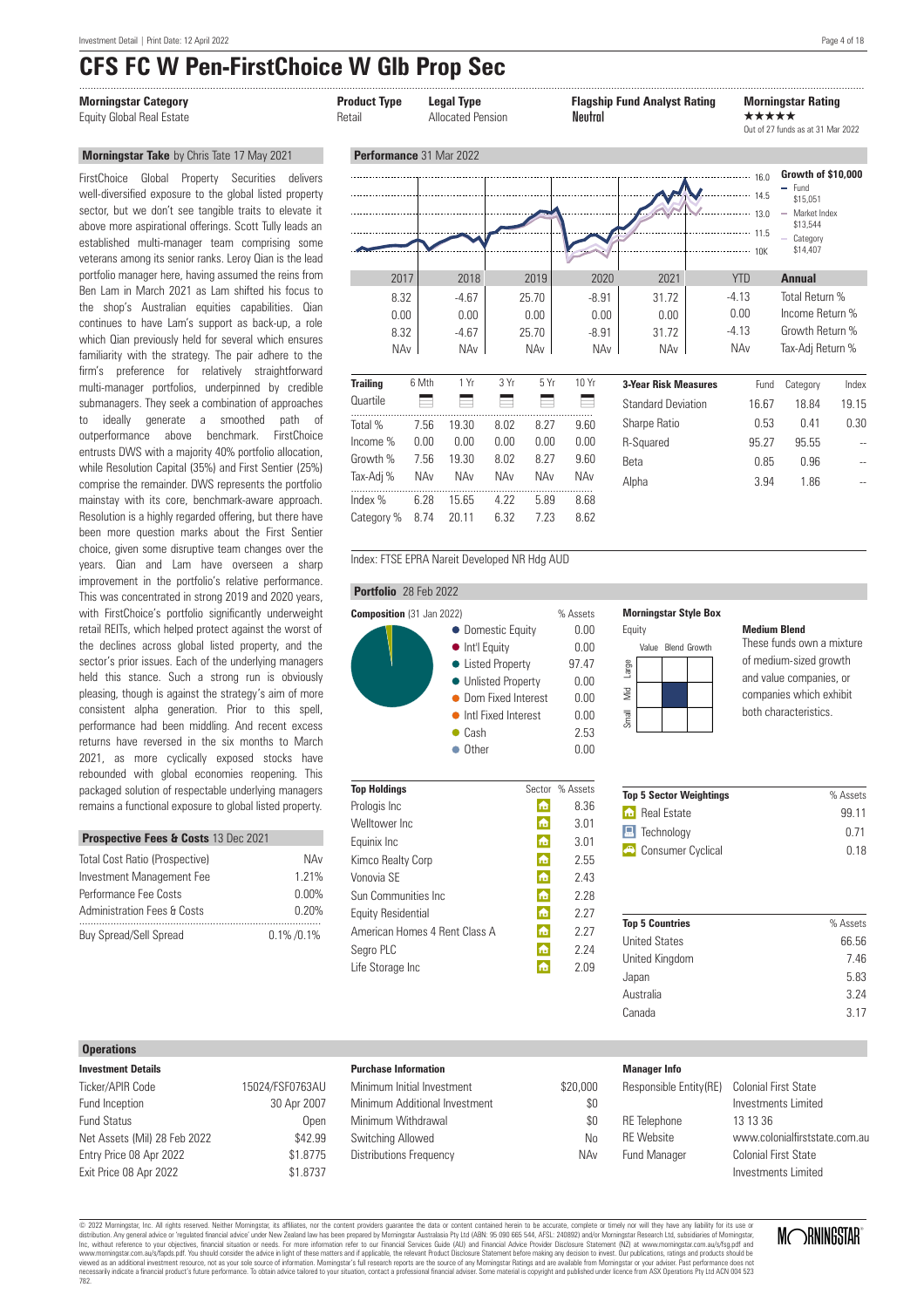## **CFS FC W Pen-FSI W Aus Small Companies**

### **Morningstar Take** by Edward Huynh 21 Sep 2021

FSI Australian Small Companies boasts one of the best teams in the sector, warranting our highest conviction. Head of Australian small- and mid-cap companies Dawn Kanelleas has led this strategy since 2008. Kanelleas is capably supported by two long-standing portfolio managers in Michael Joukhador and Pavlos Totsis and an additional analyst in Tahlia Gugusheff. They are a tight-knit group long on analytical fire power, routinely producing some of the best and most insightful research in the category. Team stability also features here with Kanelleas, Joukhador, and Totsis having worked together for 13 years. This stability has aided in consistent execution of their investment process, which is to find companies with sustainable competitive advantages. Under Kanelleas' tenure, there has been an increased focus on balance-sheet strength and sustainable cash flow, which we think is sensible given the higher inherent risks in small caps. The fund typically displays a mild growth lean, though there's a healthy mix of names across the value-growth spectrum. Strong performance over the last several years has not gone unnoticed, with the strategy growing to \$1.7 billion as of May 2021. The team runs close to \$2.45 billion in small caps (including its mid-cap strategy), easily one of the largest footprints in the cohort, making the strategy less nimble than peers. Our concerns around capacity are partially assuaged by the strategy's historic mid-cap bias, higher-than-average portfolio diversity (typically 40 to 60 names), and lower portfolio turnover. That said, capacity remains a material concern, and we will be watching closely. Additionally, compensation structures are closely linked with the performance of the fund. FSI Australian Small Companies' shrewd and best-in-class operators coupled with a robust process deserve our highest praise. The low 1.11% flat fee is the icing on the cake, making this strategy one of the best ways to get exposure to Australian small caps.

| <b>Prospective Fees &amp; Costs 13 Dec 2021</b> |                 |
|-------------------------------------------------|-----------------|
| <b>Total Cost Ratio (Prospective)</b>           | NAv             |
| Investment Management Fee                       | 0.94%           |
| Performance Fee Costs                           | $0.00\%$        |
| <b>Administration Fees &amp; Costs</b>          | 0.20%           |
| <b>Buy Spread/Sell Spread</b>                   | $0.15\%$ /0.15% |



#### Index: S&P/ASX Small Ordinaries TR AUD

#### **Portfolio** 31 Dec 2021



| <b>Top Holdings</b>             |                 | Sector % Assets |
|---------------------------------|-----------------|-----------------|
| <b>Breville Group Ltd</b>       |                 | 4.20            |
| <b>IRESS Ltd</b>                | Д               | 3.70            |
| Technology One Ltd              | Д               | 3.67            |
| TPG Telecom Ltd Ordinary Shares | $\vert$ $\vert$ | 3.66            |
| NIB Holdings Ltd                | G)              | 3.38            |
| News Corp DR                    | ⊪               | 3.14            |
| Centuria Capital Group          | I.              | 3.07            |
| Seven Group Holdings Ltd        | I۵              | 3.05            |
| Corporate Travel Management Ltd | A               | 2.93            |
| Insignia Financial Ltd          |                 | 273             |
|                                 |                 |                 |

#### **Morningstar Style Box**



#### **Medium Blend**

These funds own a mixture of medium-sized growth and value companies, or companies which exhibit both characteristics.

| <b>Top 5 Sector Weightings</b> | % Assets |
|--------------------------------|----------|
| Consumer Cyclical              | 18.26    |
| <b>C</b> Financial Services    | 15.93    |
| <b>Basic Materials</b><br>Æ.   | 13.42    |
| <b>Communication Services</b>  | 12 24    |
| <b>Real Estate</b>             | 10.45    |
| <b>Top 5 Countries</b>         | % Assets |
| Australia                      | 79.60    |
| New Zealand                    | 12.82    |
| <b>United States</b>           | 7.58     |

#### **Operations**

| <b>Investment Details</b>    |                 |
|------------------------------|-----------------|
| Ticker/APIR Code             | 11496/FSF0573AU |
| Fund Inception               | 12 Jul 2004     |
| <b>Fund Status</b>           | Open            |
| Net Assets (Mil) 28 Feb 2022 | \$84.70         |
| Entry Price 08 Apr 2022      | \$9.3821        |
| Exit Price 08 Apr 2022       | \$9.3540        |
|                              |                 |

#### **Purchase Information**

| Minimum Initial Investment    | \$20,000 |
|-------------------------------|----------|
| Minimum Additional Investment | \$0      |
| Minimum Withdrawal            | \$0      |
| Switching Allowed             | No       |
| Distributions Frequency       | NAv      |
|                               |          |

|          | <b>Manager Info</b>                          |                                |
|----------|----------------------------------------------|--------------------------------|
| \$20,000 | Responsible Entity (RE) Colonial First State |                                |
| \$0      |                                              | Investments Limited            |
| \$0      | RE Telephone                                 | 13 13 36                       |
| No       | <b>RF</b> Website                            | www.colonialfirststate.com.au  |
| NAv      | <b>Fund Manager</b>                          | <b>First Sentier Investors</b> |
|          |                                              | (Australia) Serv               |

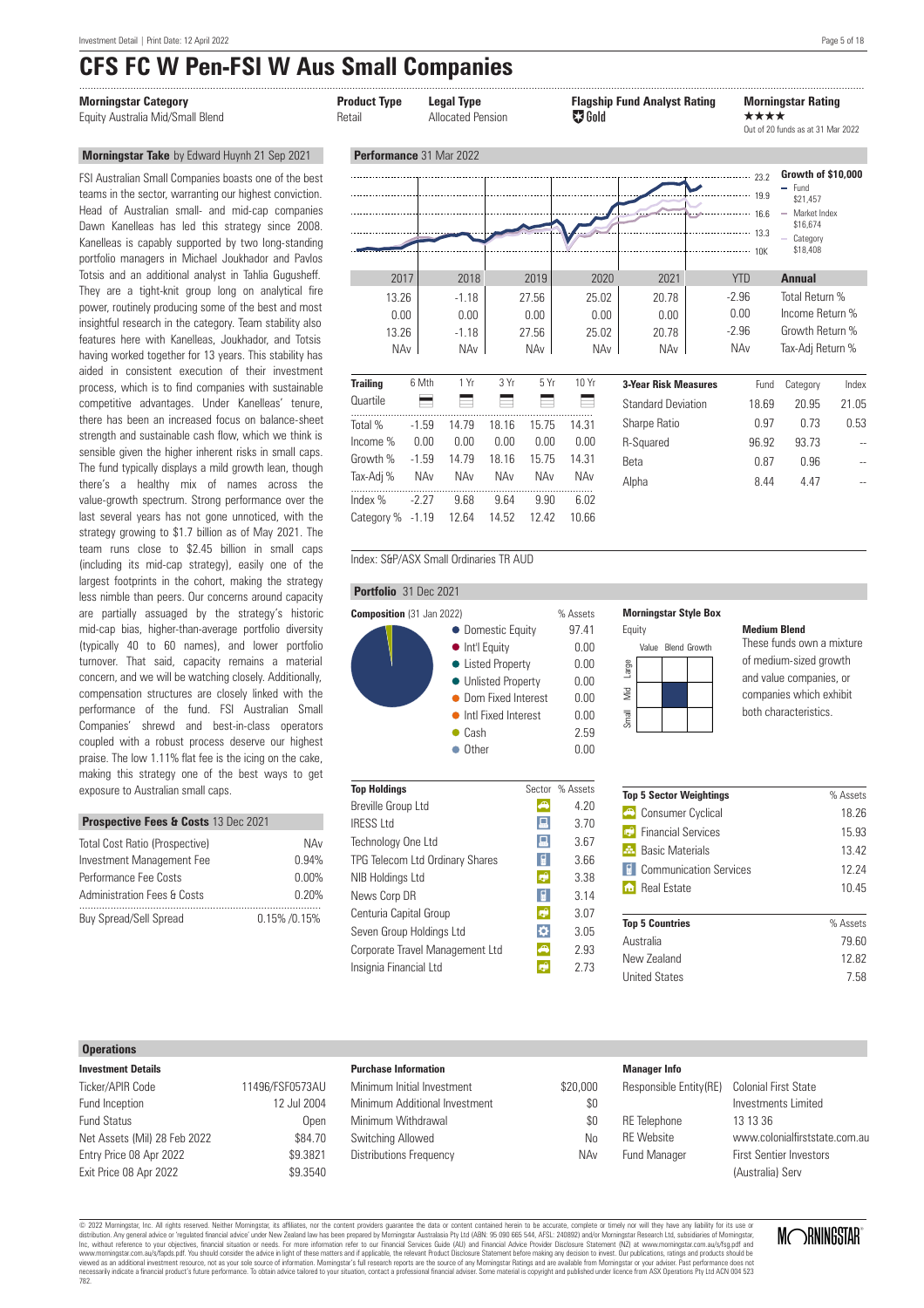Performance Fee Costs 0.00% Administration Fees & Costs 0.20% ..................................................................................... Buy Spread/Sell Spread 0.0% / 0.0%

### **CFS FC W Pen-FSI W Strategic Cash**

| <b>Morningstar Category</b><br>Australian Cash                                                                                                                                                                                                                                                                                                                                                                                                                                                                                                                                                                                                                                                                              |                     | <b>Product Type</b><br>Retail       |            | <b>Legal Type</b><br><b>Allocated Pension</b> |            |                                            | Not Covered                                | <b>Morningstar Analyst Rating</b>            |                                                        | <b>Morningstar Rating</b>                                                                                                                                                                     |       |
|-----------------------------------------------------------------------------------------------------------------------------------------------------------------------------------------------------------------------------------------------------------------------------------------------------------------------------------------------------------------------------------------------------------------------------------------------------------------------------------------------------------------------------------------------------------------------------------------------------------------------------------------------------------------------------------------------------------------------------|---------------------|-------------------------------------|------------|-----------------------------------------------|------------|--------------------------------------------|--------------------------------------------|----------------------------------------------|--------------------------------------------------------|-----------------------------------------------------------------------------------------------------------------------------------------------------------------------------------------------|-------|
| <b>Manager's Quarterly Comments 30 Sep 2021</b>                                                                                                                                                                                                                                                                                                                                                                                                                                                                                                                                                                                                                                                                             |                     | Performance 31 Mar 2022             |            |                                               |            |                                            |                                            |                                              |                                                        |                                                                                                                                                                                               |       |
| The fund performed in line with its benchmark over the<br>September quarter. There were no meaningful changes to<br>strategy or portfolio positioning during the quarter.<br>Throughout the period the portfolio remained well<br>diversified across a range of Negotiable Certificates of<br>Deposit, Convertible Term Deposits, Deposit Accounts and<br>Residential Mortgage Backed Securities. To minimise risk<br>and with capital preservation in mind, there remained a<br>focus on the quality of all securities held in the portfolio.<br>All are AUD-denominated, and are highly rated by ratings<br>agencies as well as the fund's own internal credit<br>analysts. Unfortunately, prospective returns from these |                     | 2017<br>1.95<br>0.00<br>1.95<br>NAv |            | 2018<br>1.90<br>0.00<br>1.90<br><b>NAv</b>    |            | 2019<br>1.59<br>0.00<br>1.59<br><b>NAv</b> | 2020<br>0.40<br>0.00<br>0.40<br><b>NAv</b> | 10.25<br>2021<br>0.05<br>0.00<br>0.05<br>NAv | <b>YTD</b><br>$-0.11$<br>0.00<br>$-0.11$<br><b>NAv</b> | Growth of \$10,000<br>$=$ Fund<br>\$10.572<br>- Market Index<br>\$10,528<br>Category<br>\$10,385<br><b>Annual</b><br>Total Return %<br>Income Return %<br>Growth Return %<br>Tax-Adj Return % |       |
| securities remain low, suggesting the Fund is unlikely to<br>start generating more meaningful returns for the                                                                                                                                                                                                                                                                                                                                                                                                                                                                                                                                                                                                               |                     | <b>Trailing</b>                     | 6 Mth      | 1 Yr                                          | 3 Yr       | 5 Yr                                       | 10 Yr                                      | <b>3-Year Risk Measures</b>                  | Fund                                                   | Category                                                                                                                                                                                      | Index |
| foreseeable future. That said, the fund will continue to                                                                                                                                                                                                                                                                                                                                                                                                                                                                                                                                                                                                                                                                    |                     | Quartile                            | NAv        | <b>NAv</b>                                    | <b>NAv</b> | <b>NAv</b>                                 | NAv                                        | <b>Standard Deviation</b>                    | 0.21                                                   | 0.22                                                                                                                                                                                          | 0.14  |
| monitor the new issuance pipeline to see whether any                                                                                                                                                                                                                                                                                                                                                                                                                                                                                                                                                                                                                                                                        |                     | Total %                             | $-0.19$    | $-0.14$                                       | 0.46       | 1.05                                       | 1.86                                       | Sharpe Ratio                                 | 0.57                                                   | 0.49                                                                                                                                                                                          |       |
| new securities can improve the existing diversification in                                                                                                                                                                                                                                                                                                                                                                                                                                                                                                                                                                                                                                                                  |                     | Income %                            | 0.00       | 0.00                                          | 0.00       | 0.00                                       | 0.00                                       | R-Squared                                    | 4.20                                                   | 18.30                                                                                                                                                                                         |       |
| the portfolio and help achieve the Fund's stated<br>performance objectives.                                                                                                                                                                                                                                                                                                                                                                                                                                                                                                                                                                                                                                                 |                     | Growth %                            | $-0.19$    | $-0.14$                                       | 0.46       | 1.05                                       | 1.86                                       | Beta                                         | 1.14                                                   | 1.68                                                                                                                                                                                          |       |
|                                                                                                                                                                                                                                                                                                                                                                                                                                                                                                                                                                                                                                                                                                                             |                     | Tax-Adj %                           | <b>NAv</b> | <b>NAv</b>                                    | NAv        | NAv                                        | NAv                                        | Alpha                                        | 0.13                                                   | 0.10                                                                                                                                                                                          |       |
| Prospective Fees & Costs 13 Dec 2021                                                                                                                                                                                                                                                                                                                                                                                                                                                                                                                                                                                                                                                                                        |                     | Index $%$                           | 0.04       | 0.05                                          | 0.39       | 0.98                                       | 1.76                                       |                                              |                                                        |                                                                                                                                                                                               |       |
| Total Cost Ratio (Prospective)<br>Investment Management Fee                                                                                                                                                                                                                                                                                                                                                                                                                                                                                                                                                                                                                                                                 | <b>NAv</b><br>0.24% | Category %                          | 0.00       | 0.08                                          | 0.44       | 0.73                                       | 1.19                                       |                                              |                                                        |                                                                                                                                                                                               |       |

Index: RBA Bank accepted Bills 90 Days





#### **Morningstar Style Box**

| <b>Fixed Income</b> |     |     |     |  |  |
|---------------------|-----|-----|-----|--|--|
|                     | Ltd | Mod | Ext |  |  |
|                     |     |     |     |  |  |
| Low Mid High        |     |     |     |  |  |
|                     |     |     |     |  |  |
|                     |     |     |     |  |  |
|                     |     |     |     |  |  |

#### **Bond Statistics**

| Average Effective Duration | NAv |
|----------------------------|-----|
| Average Effective Maturity | NAv |
| Average Credit Qualitv     | NAv |
| Average Weighted Coupon    | NAv |
| Average Weighted Price     | NAv |

#### **Operations**

| <b>Investment Details</b>    |                 |
|------------------------------|-----------------|
| Ticker/APIR Code             | 11464/FSF0538AU |
| Fund Inception               | 12 Jul 2004     |
| <b>Fund Status</b>           | Open            |
| Net Assets (Mil) 28 Feb 2022 | \$1197.04       |
| Entry Price 08 Apr 2022      | \$1,8229        |

Exit Price 08 Apr 2022 \$1.8229

#### **Purchase Information**

| Minimum Initial Investment    | \$20,000 |
|-------------------------------|----------|
| Minimum Additional Investment | \$0      |
| Minimum Withdrawal            | \$0      |
| Switching Allowed             | N٥       |
| Distributions Frequency       | NAv      |
|                               |          |

#### **Manager Info**

| )00 | Responsible Entity(RE) | <b>Colonial First State</b>    |
|-----|------------------------|--------------------------------|
| \$0 |                        | Investments Limited            |
| \$0 | RE Telephone           | 13 13 36                       |
| No  | <b>RF</b> Website      | www.colonialfirststate.com.au  |
| JAv | Fund Manager           | <b>First Sentier Investors</b> |
|     |                        | (Australia) Serv               |

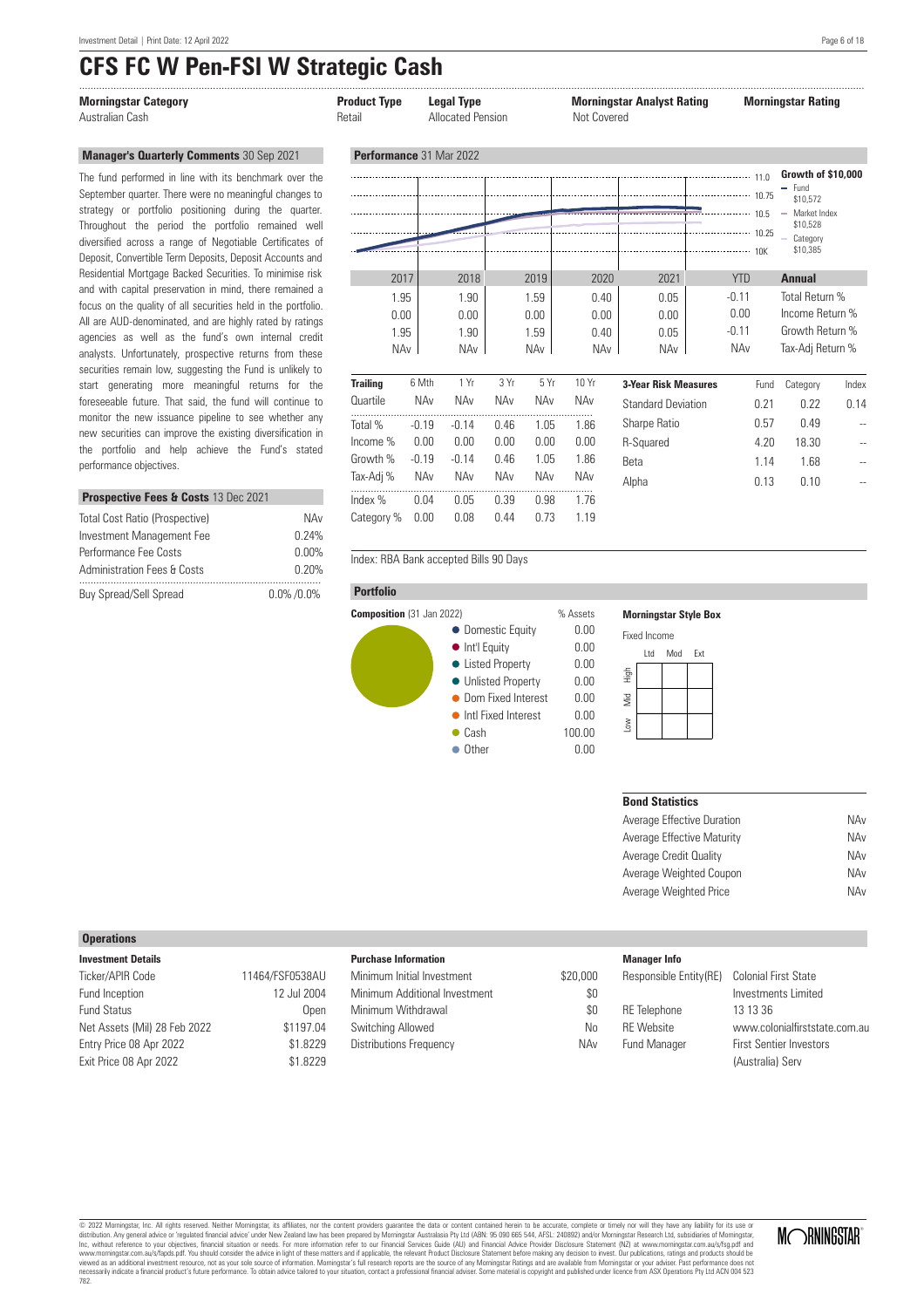## **CFS FC W Pen-Investors Mutual W Aus Shr**

#### Equity Australia Large Value **Callocated Pension Allocated Pension Allocated Pension Addition Allocated Pension A**

#### **Morningstar Take** by Edward Huynh 17 Sep 2021

Investors Mutual Australian Share's robust and well-executed process make it a top pick for valueand quality-focused investors. IML was founded by Anton Tagliaferro in 1998, with IML maintaining the same value and quality approach through all market cycles. Natixis' stake has steadily grown following its acquisition of the group in 2017 and now stands at 70%. Tagliaferro has progressively sold down his equity stake, is no longer involved in day-to-day management, and is now fully devoted to investment efforts. The portfolio is helmed by three experienced portfolio managers in Tagliaferro, Hugh Giddy, and Daniel Moore, who run sleeves of 25%, 50%, and 25%, respectively. They approach each of their sleeves through a slightly different lens, so there are some holding disparities despite the same underlying analyst pool. The strength of the analyst team is apparent, with consistently excellent insights and depth of research. The fundamental bottom-up value approach targets companies with competitive advantages and quality management, displaying steady predictable earnings streams. Environmental, social, and governance issues have long been a mainstay of IML's approach, though recent enhancements bring ESG to the fore and now represent a greater proportion of IML's proprietary quality score. IML's investment discipline is one of the strictest in the market, comprehensively assessing companies to ensure the resulting portfolio is low turnover and low volatility. Portfolio positions are determined both by price targets and the level of conviction in predicted future cash flows. Performance has been disappointing following the coronavirus sell-off, with poor upside participation owing largely to low resource and banking exposure. Additionally, value's resurgence during early 2021 didn't see IML's brand of value rewarded, resulting in both index- and peer-relative underperformance. Despite the recent troubles, we retain strong conviction in IML and maintain that the strategy is still one of the best ways to get exposure to Australian equities with a value quality focus.

| Prospective Fees & Costs 13 Dec 2021   |               |  |  |  |
|----------------------------------------|---------------|--|--|--|
| Total Cost Ratio (Prospective)         | NAv           |  |  |  |
| Investment Management Fee              | 1 04%         |  |  |  |
| Performance Fee Costs                  | 0.00%         |  |  |  |
| <b>Administration Fees &amp; Costs</b> | 0.20%         |  |  |  |
| <b>Buy Spread/Sell Spread</b>          | $0.2\%$ /0.2% |  |  |  |

| <b>Morningstar Category</b><br>Equity Australia Large Value                                                                                                                                                                                                                                                                        | <b>Product Type</b><br>Retail |              | <b>Legal Type</b><br><b>Allocated Pension</b> |                | <b>Flagship Fund Analyst Rating</b><br><b>E3</b> Gold |                                               | <b>Morningstar Rating</b><br>**<br>Out of 67 funds as at 31 Mar 2022 |                                 |                                                                                                |       |
|------------------------------------------------------------------------------------------------------------------------------------------------------------------------------------------------------------------------------------------------------------------------------------------------------------------------------------|-------------------------------|--------------|-----------------------------------------------|----------------|-------------------------------------------------------|-----------------------------------------------|----------------------------------------------------------------------|---------------------------------|------------------------------------------------------------------------------------------------|-------|
| Morningstar Take by Edward Huynh 17 Sep 2021                                                                                                                                                                                                                                                                                       | Performance 31 Mar 2022       |              |                                               |                |                                                       |                                               |                                                                      |                                 |                                                                                                |       |
| Investors Mutual Australian Share's robust and<br>well-executed process make it a top pick for value-<br>and quality-focused investors. IML was founded by<br>Anton Tagliaferro in 1998, with IML maintaining the<br>same value and quality approach through all market<br>cycles. Natixis' stake has steadily grown following its |                               |              |                                               |                |                                                       |                                               |                                                                      | 15.4<br>1.<br>136<br>118<br>10K | Growth of \$10,000<br>- Fund<br>\$14,174<br>- Market Index<br>\$16,420<br>Category<br>\$15,575 |       |
| acquisition of the group in 2017 and now stands at                                                                                                                                                                                                                                                                                 | 2017                          |              | 2018                                          |                | 2019                                                  | 2020                                          | 2021                                                                 | <b>YTD</b>                      | <b>Annual</b>                                                                                  |       |
| 70%. Tagliaferro has progressively sold down his<br>equity stake, is no longer involved in day-to-day<br>management, and is now fully devoted to investment<br>efforts. The portfolio is helmed by three experienced<br>portfolio managers in Tagliaferro, Hugh Giddy, and<br>Daniel Moore, who run sleeves of 25%, 50%, and       | 9.00<br>0.00<br>9.00<br>NAv   |              | $-3.00$<br>0.00<br>$-3.00$<br>NAv             |                | 18.13<br>0.00<br>18.13<br><b>NAv</b>                  | $-6.75$<br>0.00<br>$-6.75$<br>NA <sub>v</sub> | 18.39<br>0.00<br>18.39<br>NAv                                        | 2.19<br>0.00<br>2.19<br>NAv     | Total Return %<br>Income Return %<br>Growth Return %<br>Tax-Adj Return %                       |       |
| 25%, respectively. They approach each of their                                                                                                                                                                                                                                                                                     | <b>Trailing</b>               | 6 Mth        | 1 Yr                                          | 3 Yr           | 5 Yr                                                  | 10 Yr                                         | <b>3-Year Risk Measures</b>                                          | Fund                            | Category                                                                                       | Index |
| sleeves through a slightly different lens, so there are                                                                                                                                                                                                                                                                            | Quartile                      | ═            | Ξ                                             | $\equiv$       | ⊟                                                     | ⋿                                             | <b>Standard Deviation</b>                                            | 15.49                           | 18.40                                                                                          | 17.64 |
| some holding disparities despite the same underlying                                                                                                                                                                                                                                                                               | Total %                       | 3.80         | 13.93                                         | 7.03           | 6.21                                                  | 9.85                                          | Sharpe Ratio                                                         | 0.49                            | 0.68                                                                                           | 0.64  |
| analyst pool. The strength of the analyst team is                                                                                                                                                                                                                                                                                  | Income %                      | 0.00         | 0.00                                          | 0.00           | 0.00                                                  | 0.00                                          | R-Squared                                                            | 93.38                           | 89.22                                                                                          |       |
| apparent, with consistently excellent insights and<br>depth of research. The fundamental bottom-up value                                                                                                                                                                                                                           | Growth %                      | 3.80         | 13.93                                         | 7.03           | 6.21                                                  | 9.85                                          | Beta                                                                 | 0.85                            | 0.99                                                                                           |       |
| approach targets companies with competitive                                                                                                                                                                                                                                                                                        | Tax-Adj %                     | NAv          | <b>NAv</b>                                    | <b>NAv</b>     | <b>NAv</b>                                            | NAv                                           | Alpha                                                                | $-1.98$                         | 1.26                                                                                           |       |
| advantages and quality management, displaying<br>steady predictable earnings streams. Environmental,<br>social, and governance issues have long been a                                                                                                                                                                             | Index %<br>Category %         | 4.38<br>5.09 | 14.97<br>15.61                                | 10.59<br>11.42 | 9.22<br>8.25                                          | 10.15<br>10.12                                |                                                                      |                                 |                                                                                                |       |

#### Index: S&P/ASX 200 TR AUD

#### **Portfolio** 31 Aug 2005



| <b>Top Holdings</b>               | Sector   | % Assets |
|-----------------------------------|----------|----------|
| National Australia Bank Limited   | ۴¢       | 8.53     |
| Commonwealth Bank of Australia    | G)       | 7.57     |
| Australia and New Zealand Banking | e        | 6.42     |
| Group Limited                     |          |          |
| Telstra Corp Ltd                  | 닯        | 6.09     |
| Westpac Banking Corp              | <b>q</b> | 5.83     |
| Amcor Limited                     | ♠        | 5.81     |
| Transurban Group                  | <b>D</b> | 4.64     |
| <b>BHP Billiton I td</b>          | A.       | 4.29     |
| Publishers Broadcstg              |          | 3.89     |
| <b>Tabcorp Holdings Limited</b>   |          | 3 77     |

#### **Morningstar Style Box**



#### **Large Value**

These funds own mostly larger-sized companies the fund manager believes are overlooked by the market and trading relatively cheaply.

| <b>Top 5 Sector Weightings</b> | % Assets |
|--------------------------------|----------|
| <b>Financial Services</b>      | 35.54    |
| Consumer Cyclical              | 17.42    |
| Industrials                    | 12.42    |
| <b>Basic Materials</b><br>Æ.   | 10.25    |
| <b>Communication Services</b>  | 9.28     |
| <b>Top 5 Countries</b>         | % Assets |
| Australia                      | 88.68    |
| New Zealand                    | 5.61     |
| <b>United States</b>           | 5.38     |
| Panama                         | 0.33     |

#### **Operations**

| <b>Investment Details</b>    |                 |
|------------------------------|-----------------|
| Ticker/APIR Code             | 11492/FSF0524AU |
| Fund Inception               | 12 Jul 2004     |
| <b>Fund Status</b>           | Open            |
| Net Assets (Mil) 28 Feb 2022 | \$447.92        |
| Entry Price 08 Apr 2022      | \$4,5070        |
| Exit Price 08 Apr 2022       | \$4.4890        |

#### **Purchase Information**

| Minimum Initial Investment    | \$20,000 |
|-------------------------------|----------|
| Minimum Additional Investment | \$0      |
| Minimum Withdrawal            | \$0      |
| Switching Allowed             | N٥       |
| Distributions Frequency       | NAv      |
|                               |          |

#### **Manager Info**

| \$20,000 | Responsible Entity(RE) Colonial First State |                                 |
|----------|---------------------------------------------|---------------------------------|
| \$0      |                                             | Investments Limited             |
| \$0      | RE Telephone                                | 13 13 36                        |
| No       | <b>RF</b> Website                           | www.colonialfirststate.com.au   |
| NAv      | Fund Manager                                | <b>Investors Mutual Limited</b> |

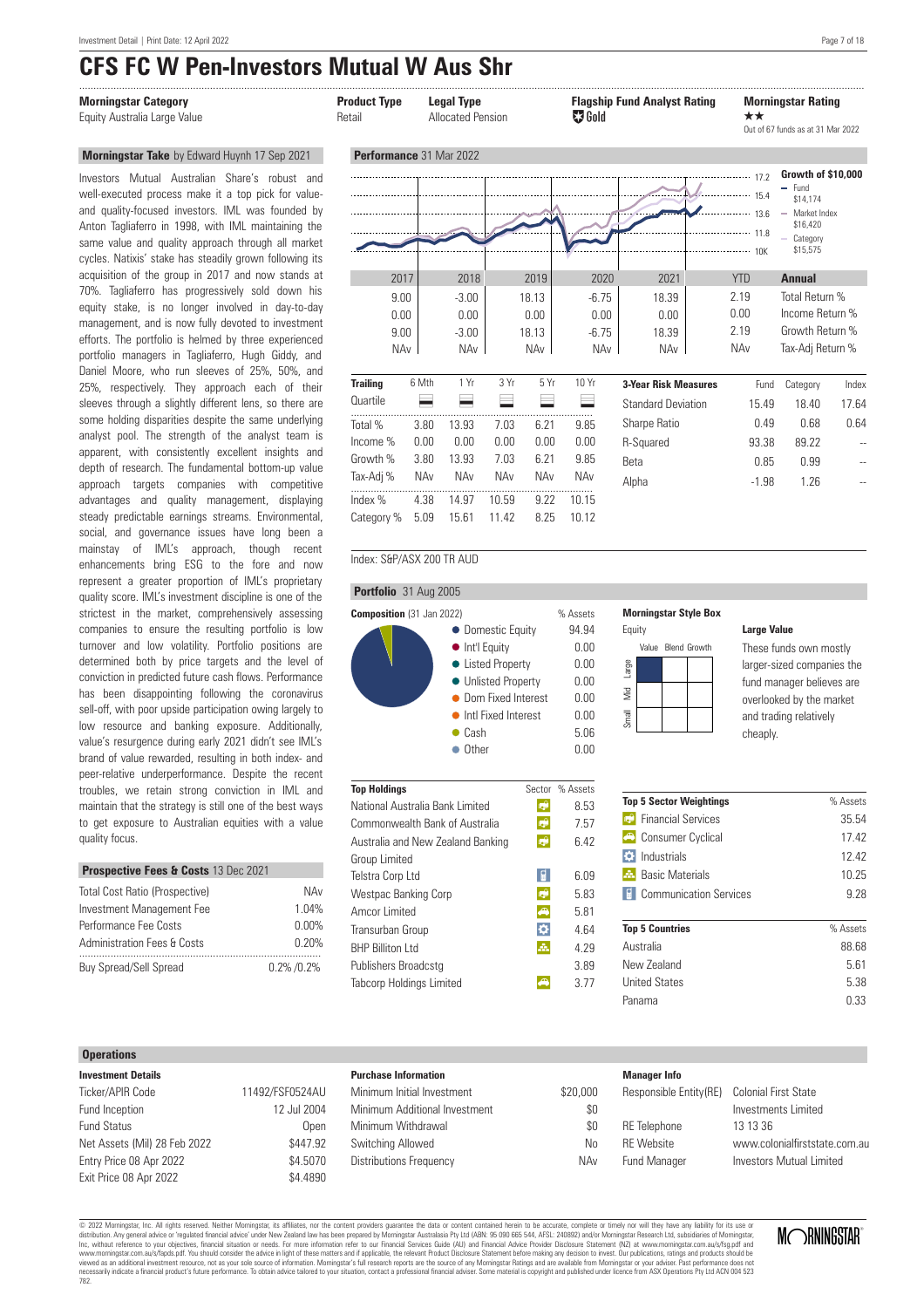## **CFS FC W Pen-Ironbark W Property Sec**

### **Morningstar Category Product Type Legal Type Flagship Fund Analyst Rating Morningstar Rating**

#### **Morningstar Take** by Michael Malseed 07 Jul 2021

Our conviction in the differentiated approach and tight-knit team of Ironbark Paladin Property Securities remains strong. Portfolio manager Chris Robinson, co-portfolio manager Todd McFarlane, and small caps specialist Eloise Blake have delivered a strong track record employing a consistent approach since the investment process was enhanced in 2013. Each member's skill set plays well to the process that seeks to generate outperformance of the equity Australia real estate Morningstar Category benchmark from three distinct sources: stock selection in large-cap AREITs, active investment in small-cap AREITs, and selective participation in international deal flow. Importantly, the team continues to exhibit a competitive edge in each area of focus, maintaining an advantage over peers. In large caps the team analyses relative valuations and quality characteristics within each subsector, minimizing factor and style bets while maximizing the returns from superior stock selection. Blake's dedicated focus on small caps ensures the team is ready to capitalize on opportunities in emerging, less efficient, and less researched areas of the market. With Robinson doubling as head of listed real estate securities Asia Pacific, the team leverages its position within global asset manager DWS to take advantage of opportunistic deal flow (usually placements and IPOs) across the globe. The total weight of international holdings isn't expected to exceed 3%-5% at any point in time. Active share has generally been higher than category peers', although the volatility of 2020 saw it reined in somewhat. The fee is 0.86% per year, slightly above average but reasonable for the outcomes being delivered. For investors seeking an actively managed AREIT strategy that can deliver incremental returns above the benchmark, this is an excellent choice.

| <b>Prospective Fees &amp; Costs 13 Dec 2021</b> |             |  |  |  |
|-------------------------------------------------|-------------|--|--|--|
| Total Cost Ratio (Prospective)                  | NAv         |  |  |  |
| Investment Management Fee                       | 0.65%       |  |  |  |
| Performance Fee Costs                           | 0.00%       |  |  |  |
| <b>Administration Fees &amp; Costs</b>          | 0.20%       |  |  |  |
| <b>Buy Spread/Sell Spread</b>                   | 0.05%/0.05% |  |  |  |

| <b>Morningstar Category</b><br>Equity Australia Real Estate                                                                                                                                                                                                                                                                                                                                                                                                                                                                                                                                                                | <b>Product Type</b><br>Retail       |              | <b>Legal Type</b><br><b>Allocated Pension</b> |              |                                                   | $\sqrt{3}$ Silver                               | <b>Flagship Fund Analyst Rating</b>   | *****                                                                                 | <b>Morningstar Rating</b><br>Out of 82 funds as at 31 Mar 2022                                                                                                                                      |       |
|----------------------------------------------------------------------------------------------------------------------------------------------------------------------------------------------------------------------------------------------------------------------------------------------------------------------------------------------------------------------------------------------------------------------------------------------------------------------------------------------------------------------------------------------------------------------------------------------------------------------------|-------------------------------------|--------------|-----------------------------------------------|--------------|---------------------------------------------------|-------------------------------------------------|---------------------------------------|---------------------------------------------------------------------------------------|-----------------------------------------------------------------------------------------------------------------------------------------------------------------------------------------------------|-------|
| Morningstar Take by Michael Malseed 07 Jul                                                                                                                                                                                                                                                                                                                                                                                                                                                                                                                                                                                 | Performance 31 Mar 2022             |              |                                               |              |                                                   |                                                 |                                       |                                                                                       |                                                                                                                                                                                                     |       |
| 2021<br>Our conviction in the differentiated approach and<br>tight-knit team of Ironbark Paladin Property Securities<br>remains strong. Portfolio manager Chris Robinson,<br>co-portfolio manager Todd McFarlane, and small caps<br>specialist Eloise Blake have delivered a strong track<br>record employing a consistent approach since the<br>investment process was enhanced in 2013. Each<br>member's skill set plays well to the process that seeks<br>to generate outperformance of the equity Australia<br>real estate Morningstar Category benchmark from<br>three distinct sources: stock selection in large-cap | 2017<br>6.52<br>0.00<br>6.52<br>NAv |              | 2018<br>3.48<br>0.00<br>3.48<br><b>NAv</b>    |              | 2019<br>17.49<br>0.00<br>17.49<br>NA <sub>v</sub> | 2020<br>3.37<br>0.00<br>3.37<br>NA <sub>v</sub> | 2021<br>26.99<br>0.00<br>26.99<br>NAv | 18.0<br>16.0<br>140<br>12.0<br>10K<br><b>YTD</b><br>$-6.92$<br>0.00<br>$-6.92$<br>NAv | Growth of \$10,000<br>$=$ Fund<br>\$16,614<br>$-$ Market Index<br>\$15,696<br>$-$ Category<br>\$14,618<br><b>Annual</b><br>Total Return %<br>Income Return %<br>Growth Return %<br>Tax-Adj Return % |       |
| AREITs, active investment in small-cap AREITs, and<br>selective participation in international deal flow.                                                                                                                                                                                                                                                                                                                                                                                                                                                                                                                  | <b>Trailing</b>                     | 6 Mth        | 1 Yr                                          | 3 Yr         | 5 Yr                                              | 10Yr                                            | <b>3-Year Risk Measures</b>           | Fund                                                                                  | Category                                                                                                                                                                                            | Index |
| Importantly, the team continues to exhibit a                                                                                                                                                                                                                                                                                                                                                                                                                                                                                                                                                                               | Quartile                            | ▬            | ⋿                                             | Ξ            | Е                                                 | ⋿                                               | <b>Standard Deviation</b>             | 25.03                                                                                 | 25.50                                                                                                                                                                                               | 26.83 |
| competitive edge in each area of focus, maintaining an                                                                                                                                                                                                                                                                                                                                                                                                                                                                                                                                                                     | Total %                             | 2.88         | 19.22                                         | 8.23         | 9.71                                              | 12.94                                           | Sharpe Ratio                          | 0.44                                                                                  | 0.34                                                                                                                                                                                                | 0.36  |
| advantage over peers. In large caps the team analyses                                                                                                                                                                                                                                                                                                                                                                                                                                                                                                                                                                      | Income %                            | 0.00         | 0.00                                          | 0.00         | 0.00                                              | 0.00                                            | R-Squared                             | 99.24                                                                                 | 95.20                                                                                                                                                                                               |       |
| relative valuations and quality characteristics within<br>each subsector, minimizing factor and style bets while                                                                                                                                                                                                                                                                                                                                                                                                                                                                                                           | Growth %                            | 2.88         | 19.22                                         | 8.23         | 9.71                                              | 12.94                                           | Beta                                  | 0.93                                                                                  | 0.93                                                                                                                                                                                                |       |
| maximizing the returns from superior stock selection.                                                                                                                                                                                                                                                                                                                                                                                                                                                                                                                                                                      | Tax-Adj %                           | NAv          | <b>NAv</b>                                    | <b>NAv</b>   | NAv                                               | NAv                                             | Alpha                                 | 2.18                                                                                  | $-0.47$                                                                                                                                                                                             |       |
| Blake's dedicated focus on small caps ensures the<br>team is ready to capitalize on opportunities in<br>emerging, less efficient, and less researched areas of<br>the market. With Pebinson deubling as head of listed                                                                                                                                                                                                                                                                                                                                                                                                     | Index %<br>Category %               | 2.67<br>3.28 | 19.16<br>17.55                                | 5.96<br>5.25 | 8.40<br>6.90                                      | 12.56<br>10.89                                  |                                       |                                                                                       |                                                                                                                                                                                                     |       |

#### Index: S&P/ASX 300 A-REIT TR





**Top Holdings** Sector % Assets

Not Available

#### **Morningstar Style Box**

| Equity |  |                    |  |  |  |  |
|--------|--|--------------------|--|--|--|--|
|        |  | Value Blend Growth |  |  |  |  |
| Large  |  |                    |  |  |  |  |
| Š      |  |                    |  |  |  |  |
| Small  |  |                    |  |  |  |  |
|        |  |                    |  |  |  |  |

**Top 5 Sector Weightings** % Assets

Not Available

**Top 5 Countries** % Assets

Not Available

#### **Operations**

| <b>Investment Details</b>    |                 |
|------------------------------|-----------------|
| Ticker/APIR Code             | 11476/FSF0567AU |
| Fund Inception               | 12 Jul 2004     |
| <b>Fund Status</b>           | Open            |
| Net Assets (Mil) 28 Feb 2022 | \$31.94         |
| Entry Price 08 Apr 2022      | \$2.7673        |
| Exit Price 08 Apr 2022       | \$2.7645        |
|                              |                 |

#### **Purchase Information**

| Minimum Initial Investment    | \$20,000 |
|-------------------------------|----------|
| Minimum Additional Investment | \$0      |
| Minimum Withdrawal            | \$0      |
| Switching Allowed             | No       |
| Distributions Frequency       | NAv      |
|                               |          |

#### **Manager Info**

| \$20,000 | Responsible Entity(RE) Colonial First State |                               |
|----------|---------------------------------------------|-------------------------------|
| \$0      |                                             | Investments Limited           |
| \$0      | RE Telephone                                | 13 13 36                      |
| No       | <b>RF</b> Website                           | www.colonialfirststate.com.au |
| NAv      | Fund Manager                                | Deutsche Asset Management     |
|          |                                             | Australia I td                |

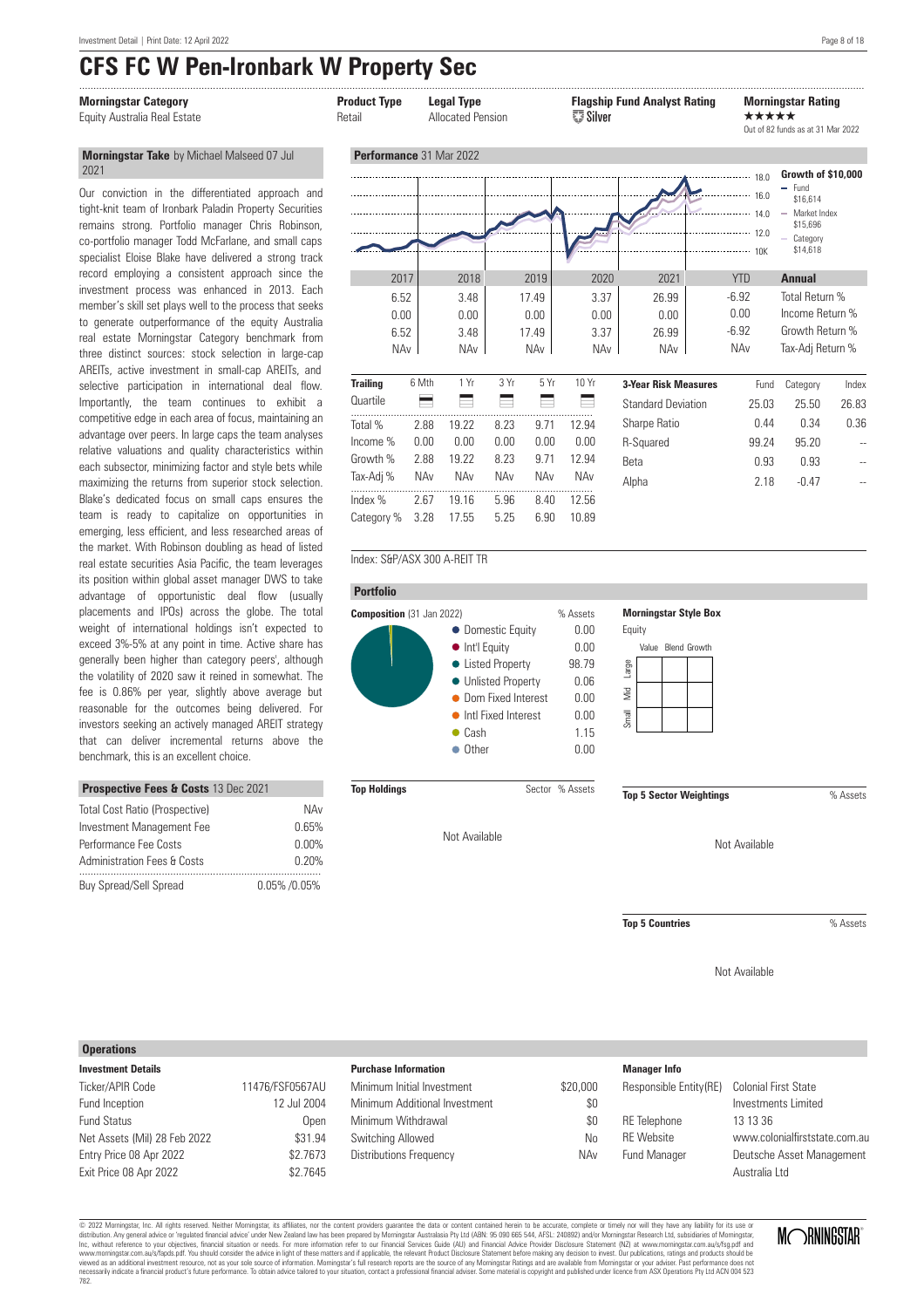## **CFS FC W Pen-Magellan W Global Shre-Hgd**

#### **Morningstar Take** by Chris Tate 25 Feb 2022

The trappings of key-person risk led to a reassessment on multiple fronts in Magellan Global's otherwise solid framework. CIO Hamish Douglass announced a medical leave of absence from Magellan in February 2022, leaving a big void to fill. His indefinite absence exposes Magellan's lack of succession planning across the investment team and the broader business. The firm has had to step outside the immediate team. albeit to somewhat familiar faces. Magellan co-founder Chris Mackay returns to the fold as lead manager; he had relinquished the CIO role in 2012 to focus on managing MFF Capital Investments. Meanwhile, former head of research Nikki Thomas has also rejoined, having departed in 2017. Head of macro Arvid Streimann provides some continuity, having been comanager alongside Douglass since late 2020. We are uncertain how this new three-portfolio manager structure will function going forward, particularly given the turbulent circumstances under which it was assembled. While there is considerable talent amongst the firm's senior investor and analyst team, it has operated largely in the shadows to date. Staff retention is also at risk, contributing to a reduction in our conviction levels. While the revised team have stated a commitment to the strategy's risk-aware process, there are question marks over how it will be executed. Magellan's approach targets a thoughtful balance between high-quality growth stocks and lower-volatility defensive names. This has delivered exceptional results for investors up until some recent missteps. Recent underperformance reflects poor judgment surrounding the regulatory risk in China, rather than a fundamental breakdown in process. A more collaborative team approach is likely to promote more rigorous portfolio discussions. We have long thought the 1.35% annual base fee plus 10% performance fee to be above market, which places added weight on our view under our ratings methodology. While Magellan's foundations remain intact and give some reason for positivity, a period of stability and improved execution is required to recapture its preeminent status.

| <b>Prospective Fees &amp; Costs 13 Dec 2021</b> |             |
|-------------------------------------------------|-------------|
| Total Cost Ratio (Prospective)                  | 184%        |
| Investment Management Fee                       | 1.40%       |
| Performance Fee Costs                           | 0.24%       |
| <b>Administration Fees &amp; Costs</b>          | 0.20%       |
| <b>Buy Spread/Sell Spread</b>                   | 0.05%/0.05% |

#### **Operations**

| <b>Investment Details</b>    |                 |
|------------------------------|-----------------|
| Ticker/APIR Code             | 41094/FSF1796AU |
| Fund Inception               | 16 May 2016     |
| <b>Fund Status</b>           | Open            |
| Net Assets (Mil) 28 Feb 2022 | \$63.89         |
| Entry Price 08 Apr 2022      | \$1.7215        |
| Exit Price 08 Apr 2022       | \$1.7198        |
|                              |                 |

#### .................................................................................................................................................................................................................................................................................... **Morningstar Category Product Type Legal Type Flagship Fund Analyst Rating Morningstar Rating** Equity World - Currency Hedged **Retail Allocated Pension Community Community Allocated Pension** <sup>T</sup> Out of 50 funds as at 31 Mar 2022 **Performance** 31 Mar 2022 **Growth of \$10,000** 19.2 Fund 16.9 \$15,969 Market Index 14.6 \$17,891 12.3 Category \$16,454 . . . . . . . . 10K 2017 2018 2019 2020 2021 YTD **Annual**  $22.54$  -1.59  $25.90$  4.90 12.67 -9.37 Total Return % 0.00 0.00 0.00 0.00 0.00 0.00 Income Return % 22.54 -1.59 25.90 4.90 12.67 -9.37 Growth Return % NAv NAv NAv NAv NAv NAv NAv Tax-Adj Return % **3-Year Risk Measures** Fund Category Index **Trailing** 6 Mth 1 Yr 3 Yr 5 Yr 10 Yr  $\sqrt{a}$ uartile  $\boxed{a}$   $\boxed{a}$   $\boxed{a}$   $\boxed{a}$   $\boxed{a}$   $\boxed{a}$   $\boxed{a}$   $\boxed{a}$   $\boxed{a}$   $\boxed{a}$   $\boxed{a}$   $\boxed{a}$   $\boxed{a}$   $\boxed{a}$   $\boxed{a}$   $\boxed{a}$   $\boxed{a}$   $\boxed{a}$   $\boxed{a}$   $\boxed{a}$   $\boxed{a}$   $\boxed{a}$   $\boxed{a}$   $\boxed{a}$   $\boxed{a}$   $\boxed{a}$ Standard Deviation 13.98 17.10 16.72 ..................................................................................... Total % -3.26 -0.51 6.67 8.80 NAv Sharpe Ratio  $0.50$  0.70 0.80 Income % 0.00 0.00 0.00 0.00 NAv R-Squared 81.63 94.72 Growth % -3.26 -0.51 6.67 8.80 NAv Beta 0.76 0.99 -- Tax-Adj % NAv NAv NAv NAv NAv Alpha -3.12 -1.48 -- ..................................................................................... Index % NAv NAv NAv NAv NAv

Index: Morningstar DM xAus Large-Mid NR Hdg AUD

Category % 1.54 7.99 11.08 9.63 NAv

#### **Portfolio**



**Top Holdings** Sector % Assets

Not Available

**Morningstar Style Box**

| Equity     |  |                    |  |  |  |
|------------|--|--------------------|--|--|--|
|            |  | Value Blend Growth |  |  |  |
| large      |  |                    |  |  |  |
| Sid<br>Mid |  |                    |  |  |  |
| Small      |  |                    |  |  |  |
|            |  |                    |  |  |  |

**Top 5 Sector Weightings** % Assets

Not Available

**Top 5 Countries 1986 6 Western Management Control %** Assets

Not Available

Minimum Initial Investment \$20,000 Minimum Additional Investment 60 Minimum Withdrawal NAV Switching Allowed No Distributions Frequency None **Manager Info** Responsible Entity(RE) Colonial First State Investments Limited RE Telephone 13 13 36 RE Website www.colonialfirststate.com.au Fund Manager Magellan Asset Management Limited

© 2022 Morningstar, Inc. All rights reserved. Neither Morningstar, its affiliates, nor the content providers guarantee the data or content contained herein to be accurate, complete or timely nor will they have any liabilit Inc, without reference to your objectives, financial situation or needs. For more information refer to our Financial Services Guide (AU) and Financial Advice Provider Disclosure Statement (NZ) at www.morningstar.com.au/s/f Let Durangstar, inc. An riguns research and the tender information and the content provides and an explorement incompleted financial advise the summer properted by Momingstar Australias Pty Ltd ABN: 95.990 665.544, AFSL: 2

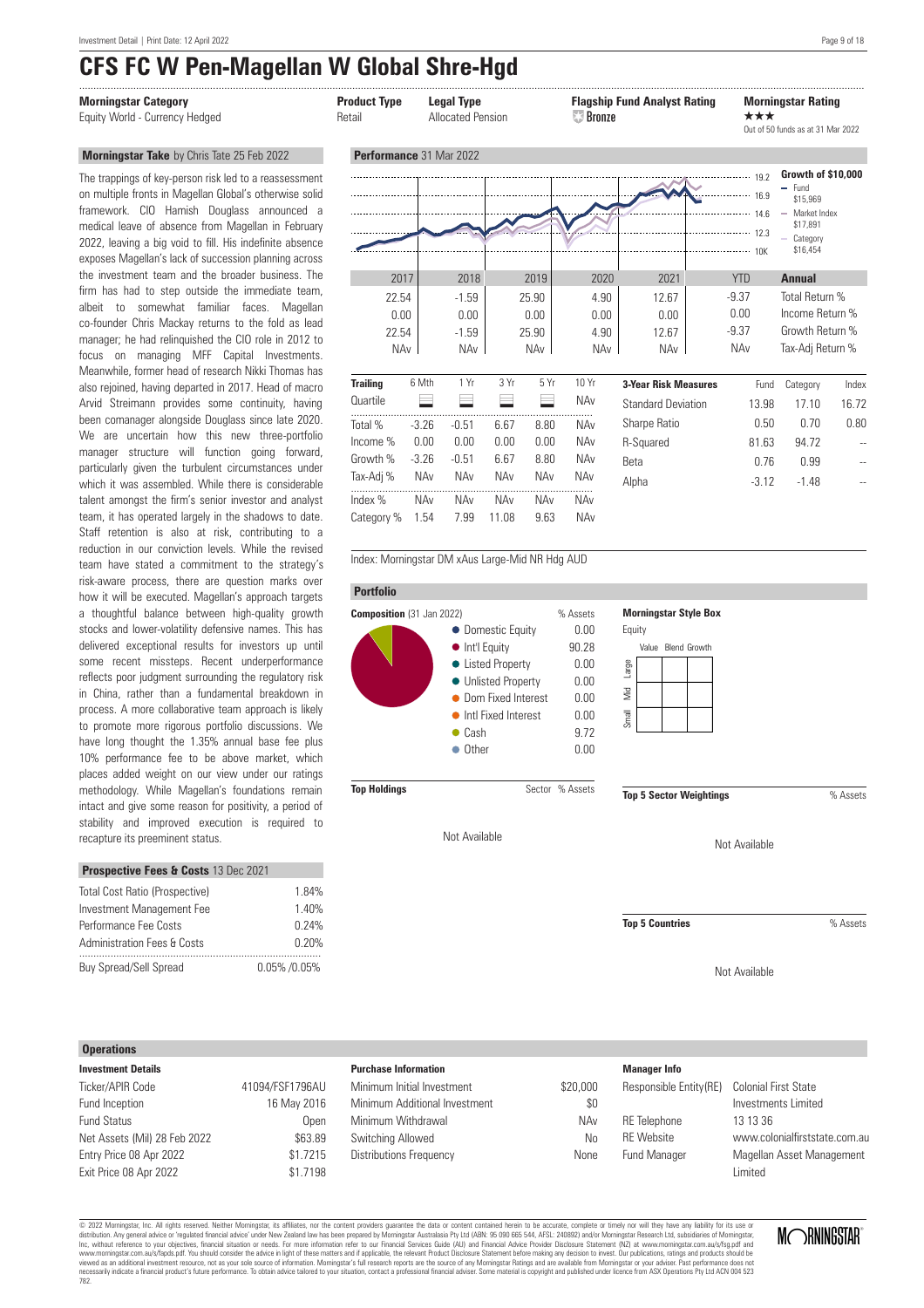### **CFS FC W Pen-Magellan W Infrastructure** ....................................................................................................................................................................................................................................................................................

#### **Morningstar Category Product Type Legal Type Flagship Fund Analyst Rating Morningstar Rating**

Equity Global Infrastructure - Currency Hedged Retail Allocated Pension **R7 Gold** 

#### **Morningstar Take** by Edward Huynh 15 Sep 2021

Despite a recent dip in performance, we maintain our steadfast conviction in Magellan's class-leading process and expect it to deliver in the longer term. Head of infrastructure and lead portfolio manager Gerald Stack helms the strategy and team of eight. Stack is a meticulous investor, demonstrating excellent judgment and stock-picking prowess since the strategy's inception in 2007. Stack is capably supported by portfolio managers Offer Karliner, Ben McVicar, Jowell Amores, and David Costello. The team are one of the most insightful within the cohort with consistently strong analysis and insights. Magellan's process is more conservative than some peers, applying a strict definition of infrastructure resulting in a portfolio distinctly different from the benchmark. To be considered for inclusion, a company must possess an asset that is essential for the efficient functioning of society and have profits that aren't overly affected by competition, commodity prices, or sovereign risks. The risk-conscious approach tends to lead to greater utilities allocations than peers with greater infrastructure allocations depending on economic conditions and market opportunity. We appreciate the measured approach though note this can lead to underperformance in uncertain markets when conservatism wins over opportunism. For instance, defensive cash allocation peaked at 15% following the coronavirus market dislocation, remaining at close to 10% for the remainder of 2020, hurting the fund as markets bounced back. Despite this, we remain confident in Magellan's approach to infrastructure, especially the downside protection afforded to investors during market sell-offs. One slight on the strategy is the above-average fee of 1.05% per year plus performance fee (subject to high-water mark); nevertheless, we think the cost is well worth it to gain expertly managed exposure to infrastructure.

| <b>Prospective Fees &amp; Costs 13 Dec 2021</b> |               |
|-------------------------------------------------|---------------|
| <b>Total Cost Ratio (Prospective)</b>           | 1.54%         |
| Investment Management Fee                       | 1 15%         |
| Performance Fee Costs                           | 0.39%         |
| <b>Administration Fees &amp; Costs</b>          | NAv           |
| <b>Buy Spread/Sell Spread</b>                   | $0.1\%$ /0.1% |

| Performance 31 Mar 2022 |                 |            |      |       |            |                             | 16.0<br>14.5<br>13.0<br>11.5<br>10K | Growth of \$10,000<br>Fund<br>÷<br>\$15,040<br>Market Index<br>\$15,564<br>Category<br>\$15,074 |       |
|-------------------------|-----------------|------------|------|-------|------------|-----------------------------|-------------------------------------|-------------------------------------------------------------------------------------------------|-------|
| 2017                    |                 | 2018       |      | 2019  | 2020       | 2021                        | <b>YTD</b>                          | <b>Annual</b>                                                                                   |       |
| 17.07                   |                 | $-1.32$    |      | 24.73 | $-12.32$   | 15.14                       | 2.45                                | Total Return %                                                                                  |       |
| 0.00                    |                 | 0.00       |      | 0.00  | 0.00       | 0.00                        | 0.00                                | Income Return %                                                                                 |       |
| 17.07                   |                 | $-1.32$    |      | 24.73 | $-12.32$   | 15.14                       | 2.45                                | Growth Return %                                                                                 |       |
|                         | NA <sub>v</sub> | <b>NAv</b> |      | NAv   | <b>NAv</b> | <b>NAv</b>                  | <b>NAv</b>                          | Tax-Adj Return %                                                                                |       |
| <b>Trailing</b>         | 6 Mth           | 1 Yr       | 3 Yr | 5 Yr  | 10Yr       | <b>3-Year Risk Measures</b> | Fund                                | Category                                                                                        | Index |
| Ouartile                |                 |            |      |       | NAv        | <b>Standard Deviation</b>   | 14.59                               | 14.46                                                                                           | 15.36 |
| Total %                 | 11.07           | 14.83      | 4.59 | 6.73  | NAv        | Sharpe Ratio                | 0.35                                | 0.46                                                                                            | 0.48  |
| Income %                | 0.00            | 0.00       | 0.00 | 0.00  | NAv        | R-Squared                   | 95.84                               | 97.78                                                                                           |       |
| Growth %                | 11.07           | 14.83      | 4.59 | 6.73  | NAv        | <b>Beta</b>                 | 0.93                                | 0.93                                                                                            |       |
| Tax-Adj %               | <b>NAv</b>      | <b>NAv</b> | NAv  | NAv   | NAv        | Alpha                       | $-1.66$                             | $-0.18$                                                                                         |       |
| Index %                 | 11.41           | 15.92      | 6.75 | 7.87  | <b>NAv</b> |                             |                                     |                                                                                                 |       |
| Category %              | 11.09           | 15.42      | 6.36 | 6.97  | NAv        |                             |                                     |                                                                                                 |       |

Index: FTSE Dvlp Core Infra 50/50 NR Hdg AUD

#### **Portfolio**



Not Available

**Morningstar Style Box**

| Equity |  |                    |  |  |  |
|--------|--|--------------------|--|--|--|
|        |  | Value Blend Growth |  |  |  |
| Large  |  |                    |  |  |  |
| š      |  |                    |  |  |  |
| Small  |  |                    |  |  |  |
|        |  |                    |  |  |  |

**Top Holdings** Sector % Assets **Top 5 Sector Weightings** % Assets

Not Available

**Top 5 Countries 1986 6 Western Management Control %** Assets

Not Available

#### **Operations**

| <b>Investment Details</b>    |                 |
|------------------------------|-----------------|
| Ticker/APIR Code             | 41104/FSF1798AU |
| Fund Inception               | 16 May 2016     |
| <b>Fund Status</b>           | Open            |
| Net Assets (Mil) 28 Feb 2022 | \$171.97        |
| Entry Price 08 Apr 2022      | \$1.4984        |
| Exit Price 08 Apr 2022       | \$1.4954        |
|                              |                 |

#### **Purchase Information**

| Minimum Initial Investment    | \$20,000 |
|-------------------------------|----------|
| Minimum Additional Investment | \$0      |
| Minimum Withdrawal            | NAv      |
| Switching Allowed             | No       |
| Distributions Frequency       | None     |
|                               |          |

#### **Manager Info**

\$20,000

| Responsible Entity (RE) Colonial First State |                               |
|----------------------------------------------|-------------------------------|
|                                              | Investments Limited           |
| <b>RE</b> Telephone                          | 13 13 36                      |
| <b>RF</b> Website                            | www.colonialfirststate.com.au |
| Fund Manager                                 | Magellan Asset Management     |
|                                              | I imited                      |

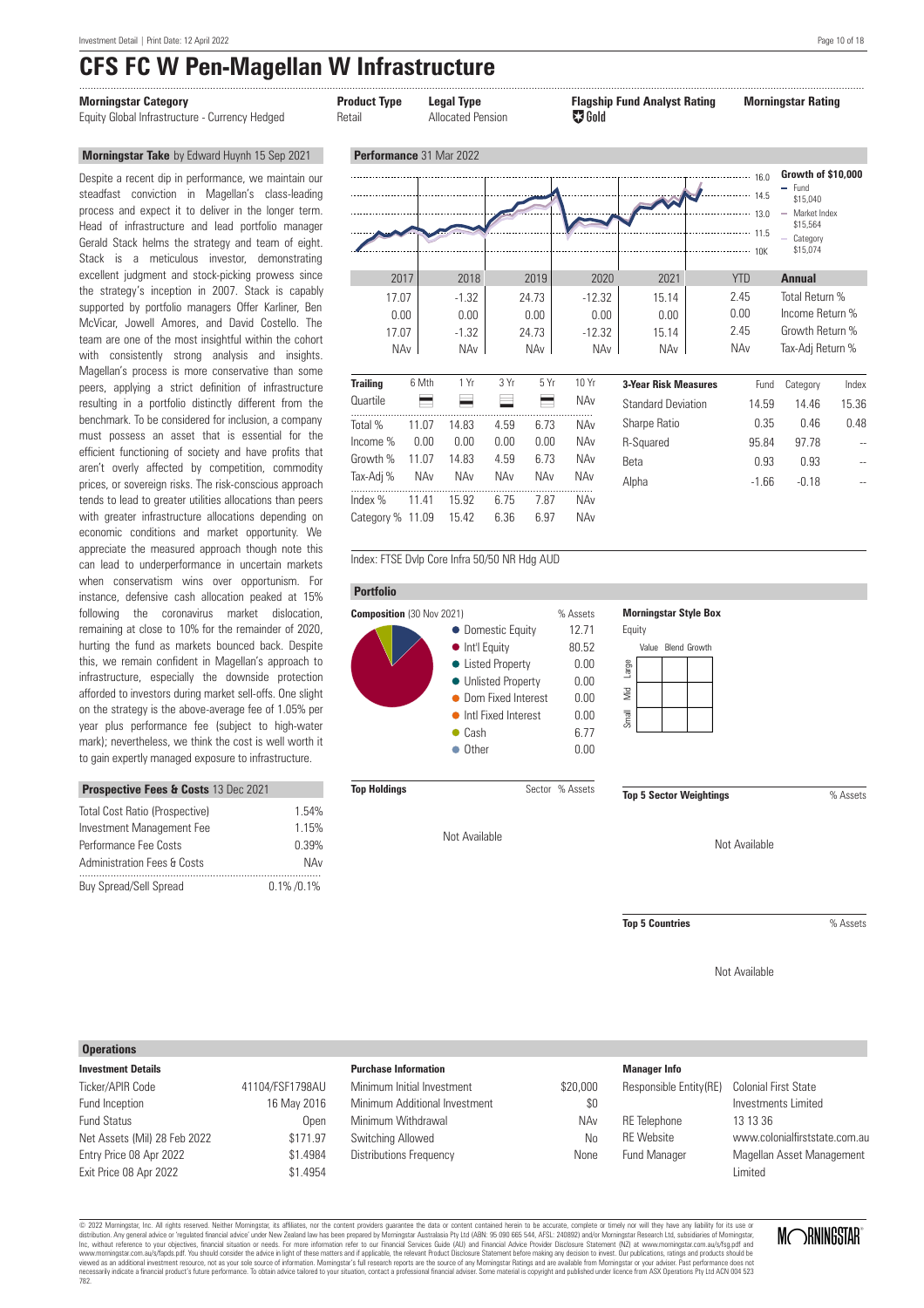Unfortunately, this has been on the negative end latterly, while more borderline prospects have also hindered medium-term results particularly compared with MFS' more-concentrated sibling. Without excusing this subpar run, prudent portfolio construction has meant that problem stocks have usually been smaller exposures, while this strategy has never sought the fastest-growing firms that have been among the key missed opportunities. It's worth remembering that styles can shift from favour, and the team has continued to identify plenty of longer-term winners in other industries. Capacity management is another hallmark here; the shop consistently puts client interests first. Its low fee cements its appeal. In short, we remain as optimistic as ever that MFS Global Equity can outperform the market over a full

## **CFS FC W Pen-MFS W Global Equity**

| <b>Morningstar Category</b><br>Equity World Large Blend                                                                                                                                                                                                                                                                                | <b>Product Type</b><br><b>Legal Type</b><br><b>Allocated Pension</b><br>Retail |         | <b>ED</b> Gold                           |            | <b>Flagship Fund Analyst Rating</b>  |                                    | <b>Morningstar Rating</b><br>****<br>Out of 153 funds as at 31 Mar 2022 |                                                                   |                                                                                                      |               |
|----------------------------------------------------------------------------------------------------------------------------------------------------------------------------------------------------------------------------------------------------------------------------------------------------------------------------------------|--------------------------------------------------------------------------------|---------|------------------------------------------|------------|--------------------------------------|------------------------------------|-------------------------------------------------------------------------|-------------------------------------------------------------------|------------------------------------------------------------------------------------------------------|---------------|
| Morningstar Take by Tim Wong 12 Feb 2022                                                                                                                                                                                                                                                                                               | Performance 31 Mar 2022                                                        |         |                                          |            |                                      |                                    |                                                                         |                                                                   |                                                                                                      |               |
| Our admiration for MFS Global Equity stems from the<br>high-quality<br>decision-makers<br>redoubtable.<br>implementing a sensible, measured approach at an<br>fee. This stable<br>inexpensive<br>operation sees<br>comanagers Roger Morley and Ryan McAllister<br>construct a portfolio in line with their exacting quality            |                                                                                |         |                                          |            |                                      |                                    |                                                                         | 18.4<br>$\cdots$ 15.6<br>$\cdots$ 12.8<br>------------------- 10K | Growth of \$10,000<br>$-$ Fund<br>\$17.354<br>$-$ Market Index<br>\$18,929<br>- Category<br>\$16,652 |               |
| and growth standards, utilising the shop's extensive                                                                                                                                                                                                                                                                                   | 2017                                                                           |         | 2018                                     |            | 2019                                 | 2020                               | 2021                                                                    | <b>YTD</b>                                                        | <b>Annual</b>                                                                                        |               |
| global analyst pool. Both are long-standing employees;<br>Morley has been established as a fine investor here for<br>many years. McAllister's transition to comanager in<br>2016 has been as smooth as could be hoped; he's<br>steadily broadened his knowledge across industries<br>and worked cohesively with Morley and the broader | 13.96<br>0.00<br>13.96<br><b>NAv</b>                                           |         | $-0.19$<br>0.00<br>$-0.19$<br><b>NAv</b> |            | 30.24<br>0.00<br>30.24<br><b>NAv</b> | 3.27<br>0.00<br>3.27<br><b>NAv</b> | 23.90<br>0.00<br>23.90<br><b>NAv</b>                                    | $-10.07$<br>0.00<br>$-10.07$<br>NAv                               | Total Return %<br>Income Return %<br>Growth Return %<br>Tax-Adj Return %                             |               |
| analyst group, the latter providing a sturdy base for                                                                                                                                                                                                                                                                                  | <b>Trailing</b>                                                                | 6 Mth   | 1 Yr                                     | 3 Yr       | 5 Yr                                 | 10 Yr                              | <b>3-Year Risk Measures</b>                                             | Fund                                                              | Category                                                                                             | Index         |
| identifying potential investment ideas. Importantly, the                                                                                                                                                                                                                                                                               | Quartile                                                                       | ᇀ       | ⋿                                        | ⋿          | ⋿                                    | ⊏                                  | <b>Standard Deviation</b>                                               | 12.61                                                             | 12.24                                                                                                | 11.99         |
| portfolio has retained the key ingredients that have                                                                                                                                                                                                                                                                                   | Total %                                                                        | $-5.53$ | 6.03                                     | 9.66       | 10.82                                | 13.74                              | Sharpe Ratio                                                            | 0.76                                                              | 0.78                                                                                                 | 1.04          |
| rewarded investors for well over two decades.                                                                                                                                                                                                                                                                                          | Income %                                                                       | 0.00    | 0.00                                     | 0.00       | 0.00                                 | 0.00                               | R-Squared                                                               | 90.34                                                             | 76.82                                                                                                | $\sim$ $\sim$ |
| methodically seeking reasonably priced companies                                                                                                                                                                                                                                                                                       | Growth %                                                                       | $-5.53$ | 6.03                                     | 9.66       | 10.82                                | 13.74                              | Beta                                                                    | 1.00                                                              | 0.88                                                                                                 |               |
| with enduring competitive advantages. We've long<br>been fans of this approach; it's straightforward and                                                                                                                                                                                                                               | Tax-Adj %                                                                      | NAv     | <b>NAv</b>                               | <b>NAv</b> | <b>NAv</b>                           | <b>NAv</b>                         | Alpha                                                                   | $-2.88$                                                           | $-1.44$                                                                                              |               |
| disciplined and willing to ignore index weights, as                                                                                                                                                                                                                                                                                    | Index %                                                                        | $-1.84$ | 11.60                                    | 12.93      | 12.88                                | 14.64                              |                                                                         |                                                                   |                                                                                                      |               |
| seen in its long-standing skew to industrials and<br>healthcare companies at the expense of commodities<br>and tech. This, combined with the long-term mindset,                                                                                                                                                                        | Category % -5.09                                                               |         | 4.25                                     | 9.29       | 9.96                                 | 12.23                              |                                                                         |                                                                   |                                                                                                      |               |
| can see performance veer well away from the market.                                                                                                                                                                                                                                                                                    | Index: MSCI World Ex Australia NR AUD                                          |         |                                          |            |                                      |                                    |                                                                         |                                                                   |                                                                                                      |               |

#### **Portfolio**



| <b>Prospective Fees &amp; Costs 13 Dec 2021</b> |                 |
|-------------------------------------------------|-----------------|
| Total Cost Ratio (Prospective)                  | NAv             |
| Investment Management Fee                       | 1.05%           |
| Performance Fee Costs                           | $0.00\%$        |
| <b>Administration Fees &amp; Costs</b>          | 0.20%           |
| <b>Buv Spread/Sell Spread</b>                   | $0.05\%$ /0.05% |

#### **Operations**

cycle.

| <b>Investment Details</b>    |                 |
|------------------------------|-----------------|
| Ticker/APIR Code             | 11502/FSF0552AU |
| Fund Inception               | 12 Jul 2004     |
| <b>Fund Status</b>           | Open            |
| Net Assets (Mil) 28 Feb 2022 | \$477.70        |
| Entry Price 08 Apr 2022      | \$2.8594        |
| Exit Price 08 Apr 2022       | \$2.8565        |
|                              |                 |

#### **Purchase Information**

| Minimum Initial Investment    | \$20,000 |
|-------------------------------|----------|
| Minimum Additional Investment | \$0      |
| Minimum Withdrawal            | \$0      |
| Switching Allowed             | N٥       |
| Distributions Frequency       | NAv      |
|                               |          |

#### **Manager Info**

| \$20,000 | Responsible Entity(RE) Colonial First State |                                    |
|----------|---------------------------------------------|------------------------------------|
| \$0      |                                             | Investments Limited                |
| $\$0$    | RE Telephone                                | 13 13 36                           |
| No       | <b>RF</b> Website                           | www.colonialfirststate.com.au      |
| NAv      | <b>Fund Manager</b>                         | <b>MFS</b> International Australia |
|          |                                             | Pty Ltd                            |

© 2022 Morningstar, Inc. All rights reserved. Neither Morningstar, its affiliates, nor the content providers guarantee the data or content contained herein to be accurate, complete or timely nor will they have any liabilit Let Durangstar, inc. An riguns research and the tender information and the content provides and an explorement incompleted financial advise the summer properted by Momingstar Australias Pty Ltd ABN: 95.990 665.544, AFSL: 2



Not Available

**Top 5 Countries** % Assets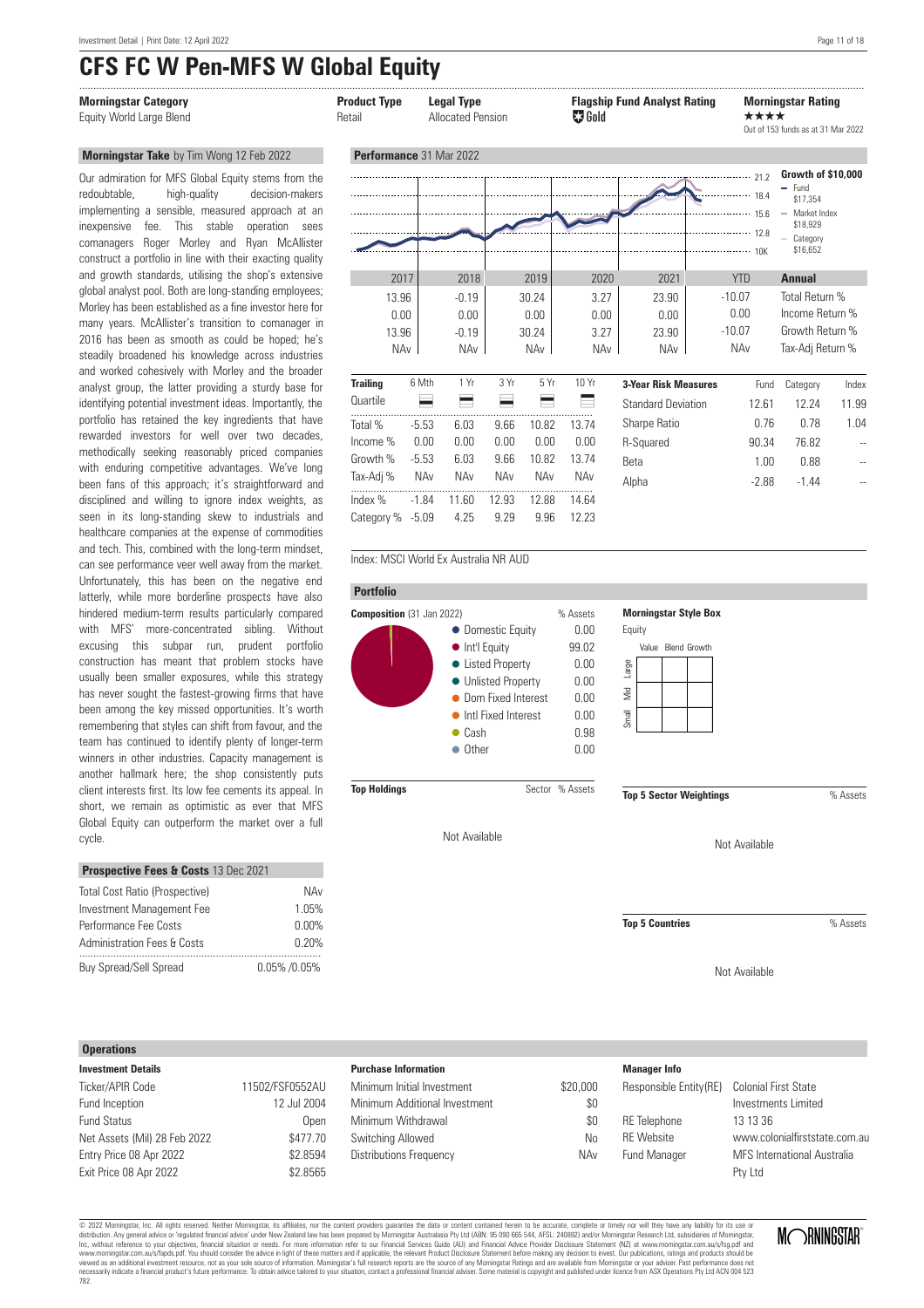A canny leader takes the Perpetual Wholesale Diversified Income process and delivers an attractive solution for this risk-aware credit offering. Vivek Prabhu, the portfolio manager, has been at the helm here since 2008 having been at Perpetual for 17 years. His 29 years of industry experience shows in the way he analyses the credit market, including global regions and sectors. The team six other portfolio managers and analysts supporting Prabhu, while still healthy, has been weakened with the departure of an analyst in November and another due to leave in February. Fortunately, Michael Korber, the managing director of credit and fixed-income team, and Greg Stock, head of credit research, are key members of the team and bring significant investment experience across the various fixed income strategies at Perpetual. It's that kind of experience that enables the team to have a measured approach to risk born from sound credit research as well as economic and technical analysis. The portfolio typically consists of two buckets: the core element, representing liquid investment-grade securities, and the plus bucket, consisting of higher-yielding, less liquid, lower-credit-quality assets. Pleasingly, the team has shown skill in balancing these elements, with the core bucket typically representing 90% of the portfolio, most of that in Australian exposure. The group are, however, comfortable chancing their arm into global credits when value opportunities present themselves, an allocation that typically ranges between 10% and 30% of the portfolio. Prabhu is happy to take a longer-term view to portfolio construction--an ever-growing allocation to AAA rated paper from 2018 and into 2019 based on safer relative valuations is an example. The position held back relative performance until March 2020 when market volatility allowed a rotation into higher yielding plays. Such portfolio positioning can court bouts of peer underperformance but over the long term risk-adjusted returns look favourable. Thankfully, the wholesale vehicle's fee reduction to 0.59% makes it even more attractive. The key elements are here for Perpetual Wholesale Diversified Income, solid and experienced leadership with a process focused on

### **CFS FC W Pen-Perpetual W Diversified Inc**

| <b>Morningstar Category</b><br>Diversified Credit                                                                                                                                                                                                                             | <b>Product Type</b><br>Retail |         | <b>Legal Type</b><br><b>Allocated Pension</b> |            |                    | $\Box$ Bronze      | <b>Flagship Fund Analyst Rating</b> | *****                 | <b>Morningstar Rating</b><br>Out of 41 funds as at 31 Mar 2022               |       |
|-------------------------------------------------------------------------------------------------------------------------------------------------------------------------------------------------------------------------------------------------------------------------------|-------------------------------|---------|-----------------------------------------------|------------|--------------------|--------------------|-------------------------------------|-----------------------|------------------------------------------------------------------------------|-------|
| Morningstar Take by Matthew Wilkinson 03 Feb<br>2022                                                                                                                                                                                                                          | Performance 31 Mar 2022       |         |                                               |            |                    |                    |                                     |                       | Growth of \$10,000                                                           |       |
| A canny leader takes the Perpetual Wholesale<br>Diversified Income process and delivers an attractive<br>solution for this risk-aware credit offering. Vivek<br>Prabhu, the portfolio manager, has been at the helm<br>here since 2008 having been at Perpetual for 17 years. |                               |         |                                               |            |                    |                    | $\sim$ 12.25                        | 10K                   | $=$ Fund<br>\$11.246<br>- Market Index<br>\$11,536<br>- Category<br>\$10,822 |       |
| His 29 years of industry experience shows in the way                                                                                                                                                                                                                          | 2017                          |         | 2018                                          |            | 2019               | 2020               | 2021                                | <b>YTD</b>            | <b>Annual</b>                                                                |       |
| he analyses the credit market, including global regions<br>and sectors. The team six other portfolio managers                                                                                                                                                                 | 4.51<br>0.00                  |         | 0.88<br>0.00                                  |            | 4.01<br>0.00       | 2.19<br>0.00       | 1.73<br>0.00                        | $-0.84$<br>0.00       | Total Return %<br>Income Return %                                            |       |
| and analysts supporting Prabhu, while still healthy, has<br>been weakened with the departure of an analyst in<br>November and another due to leave in February.<br>Fortunately, Michael Korber, the managing director of                                                      | 4.51<br>NAv                   |         | 0.88<br><b>NAv</b>                            |            | 4.01<br><b>NAv</b> | 2.19<br><b>NAv</b> | 1.73<br>NA <sub>v</sub>             | $-0.84$<br><b>NAv</b> | Growth Return %<br>Tax-Adj Return %                                          |       |
| credit and fixed-income team, and Greg Stock, head of                                                                                                                                                                                                                         | <b>Trailing</b>               | 6 Mth   | 1 Yr                                          | 3 Yr       | 5 Yr               | 10 Yr              | <b>3-Year Risk Measures</b>         | Fund                  | Category                                                                     | Index |
| credit research, are key members of the team and                                                                                                                                                                                                                              | Quartile                      | ⊟       | ⋿                                             |            | Ξ                  | NAv                | <b>Standard Deviation</b>           | 2.66                  | 3.01                                                                         | 6.61  |
| bring significant investment experience across the                                                                                                                                                                                                                            | Total %                       | $-1.06$ | $-0.27$                                       | 1.84       | 2.19               | NAv                | Sharpe Ratio                        | 0.55                  | 0.18                                                                         | 0.24  |
| various fixed income strategies at Perpetual. It's that<br>kind of experience that enables the team to have a                                                                                                                                                                 | Income %                      | 0.00    | 0.00                                          | 0.00       | 0.00               | NAv                | R-Squared                           | 49.63                 | 63.70                                                                        |       |
| measured approach to risk born from sound credit                                                                                                                                                                                                                              | Growth %                      | $-1.06$ | $-0.27$                                       | 1.84       | 2.19               | NAv                | Beta                                | 0.28                  | 0.36                                                                         |       |
| research as well as economic and technical analysis.                                                                                                                                                                                                                          | Tax-Adj %                     | NAv     | <b>NAv</b>                                    | <b>NAv</b> | NAv                | NAv                | Alpha                               | 1.02                  | $-0.08$                                                                      |       |
| The portfolio typically consists of two buckets: the                                                                                                                                                                                                                          | Index %                       | $-6.80$ | $-4.55$                                       | 1.76       | 2.65               | NAv                |                                     |                       |                                                                              |       |
| core element, representing liquid investment-grade<br>securities and the plus bucket consisting of                                                                                                                                                                            | Category $% -1.65$            |         | $-1.02$                                       | 0.89       | 1.45               | NAv                |                                     |                       |                                                                              |       |

Index: Bloomberg Gbl Agg Corp TR Hdg AUD

#### **Portfolio**



#### **Morningstar Style Box**

| Fixed Income<br>Mod Fxt<br>ht I<br>figh |  |  |  |  |  |
|-----------------------------------------|--|--|--|--|--|
|                                         |  |  |  |  |  |
|                                         |  |  |  |  |  |
| Χid                                     |  |  |  |  |  |
| LOW                                     |  |  |  |  |  |
|                                         |  |  |  |  |  |

#### **Bond Statistics**

| Average Effective Duration | NAv |
|----------------------------|-----|
| Average Effective Maturity | NAv |
| Average Credit Qualitv     | NAv |
| Average Weighted Coupon    | NAv |
| Average Weighted Price     | NAv |

| Prospective Fees & Costs 13 Dec 2021   |               |
|----------------------------------------|---------------|
| Total Cost Ratio (Prospective)         | 0.95%         |
| Investment Management Fee              | 0.75%         |
| Performance Fee Costs                  | <u>በ በበ%</u>  |
| <b>Administration Fees &amp; Costs</b> | 0.20%         |
| <b>Buy Spread/Sell Spread</b>          | 0.15% / 0.15% |

risk--credit investors should give it a look.

#### **Operations**

| <b>Investment Details</b>    |                 |
|------------------------------|-----------------|
| Ticker/APIR Code             | 19461/FSF1250AU |
| Fund Inception               | 28 May 2012     |
| <b>Fund Status</b>           | Open            |
| Net Assets (Mil) 28 Feb 2022 | \$370.05        |
| Entry Price 08 Apr 2022      | \$1.3618        |
| Exit Price 08 Apr 2022       | \$1,3577        |
|                              |                 |

#### **Purchase Information**

| Minimum Initial Investment    | \$20,000 |
|-------------------------------|----------|
| Minimum Additional Investment | \$0      |
| Minimum Withdrawal            | \$0      |
| Switching Allowed             | Nο       |
| Distributions Frequency       | NAv      |
|                               |          |

#### **Manager Info**

 $$20.000$ 

| Responsible Entity(RE) | <b>Colonial First State</b>   |
|------------------------|-------------------------------|
|                        | Investments Limited           |
| <b>RE</b> Telephone    | 13 13 36                      |
| <b>RF</b> Website      | www.colonialfirststate.com.au |
| Fund Manager           | Perpetual Investment          |
|                        | Management Ltd                |

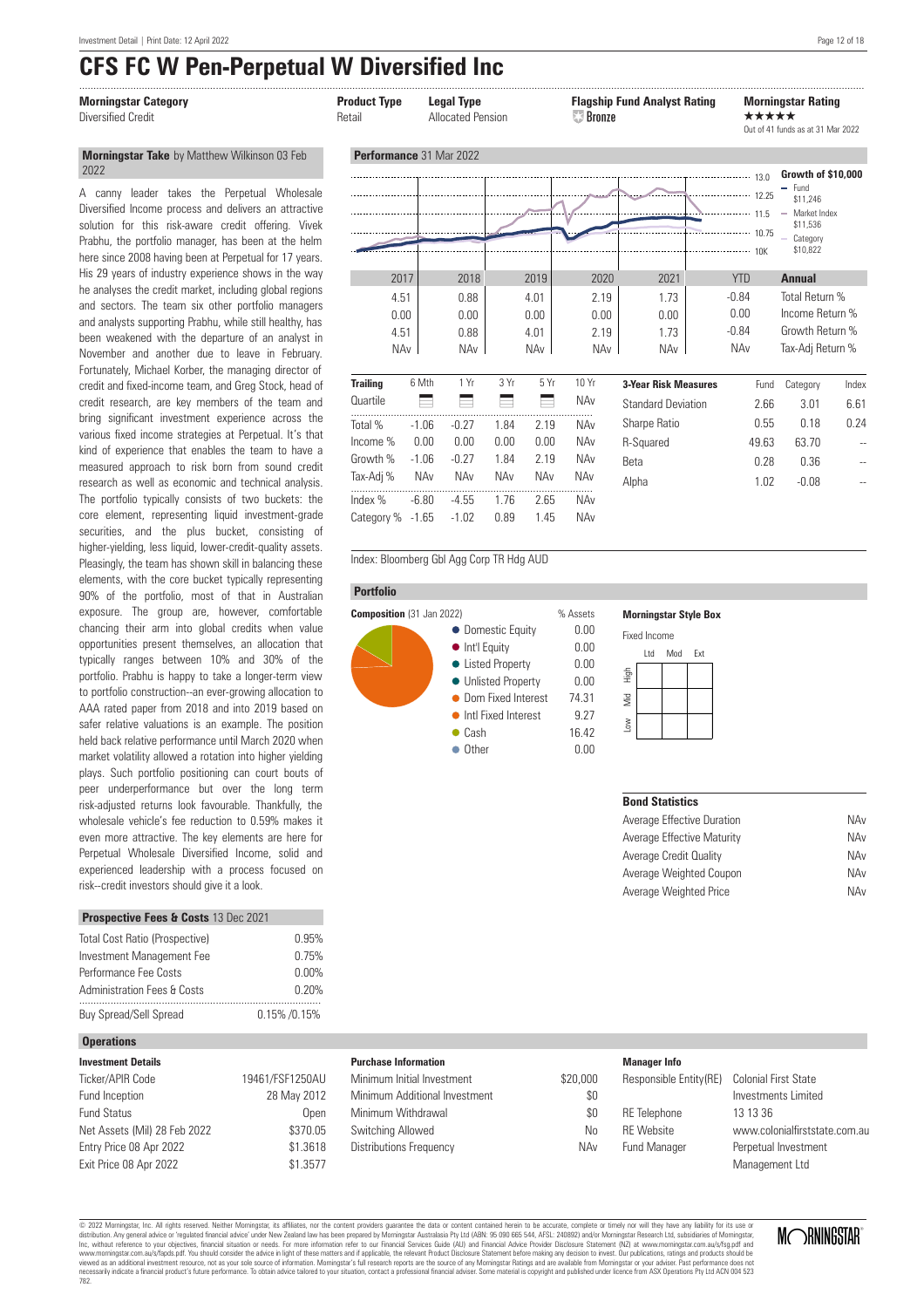**Morningstar Take** by Tim Wong 28 Dec 2021 Our ongoing confidence in Pimco Australian Bond is a byproduct of the strength it boasts across its investment group and the team's ability to enact global insights effectively. A settled and diligent leadership group includes team leader Robert Mead alongside Adam Bowe and Aaditya Thakur. The growing influence of members such as Thakur on global discussions shows that there is clearly more to the local group than just Mead, which we welcome. The transition to relying more on offshore colleagues for researching credit has been just about seamless, with corporate bonds continuing to be a boon for relative performance, and the Australian team is accustomed to engaging with offshore counterparts to assess and make interest-rate duration and sector calls. Investing up to 30% offshore and enacting currency bets remains a differentiator here. It doesn't guarantee outperformance and more-pronounced risks can materialise--indeed, emerging-markets debt was a major factor in this portfolio's wobble in early 2020 amid coronavirus-related risk aversion. That said, Pimco's global expertise and insights remain advantageous in our eyes, especially in this relatively narrow universe with a starting point of historically low yields and tight credit spreads. Our faith in the rigour behind decisions instils confidence that the team will act prudently more often than not. Mead has had some misses in managing duration over several years now, which has weighed on index-relative returns; clearly, such a run is not ideal. We don't think this is indicative of an impaired approach and remain heartened that the global group has continued to utilise this lever effectively given the non-Australian-dollar exposure, while other elements such as credit have kept this portfolio on track. Meanwhile, the fees here aren't that competitive following cost cuts by some rivals over the last few years, which is disappointing given the scale of assets at hand. Overall though, Pimco Australian Bond remains a highly commendable strategy that is hard to

## **CFS FC W Pen-PIMCO W Australian Bond**

| <b>Morningstar Category</b><br>Bonds - Australia                                                                                                                                                                                                                                                                      | <b>Product Type</b><br>Retail |         | <b>Legal Type</b><br><b>Allocated Pension</b> |            |      | <b>EF</b> Gold | <b>Flagship Fund Analyst Rating</b> | ****                        | <b>Morningstar Rating</b><br>Out of 54 funds as at 31 Mar 2022                                   |                |
|-----------------------------------------------------------------------------------------------------------------------------------------------------------------------------------------------------------------------------------------------------------------------------------------------------------------------|-------------------------------|---------|-----------------------------------------------|------------|------|----------------|-------------------------------------|-----------------------------|--------------------------------------------------------------------------------------------------|----------------|
| Morningstar Take by Tim Wong 28 Dec 2021                                                                                                                                                                                                                                                                              | Performance 31 Mar 2022       |         |                                               |            |      |                |                                     |                             |                                                                                                  |                |
| Our ongoing confidence in Pimco Australian Bond is a<br>byproduct of the strength it boasts across its<br>investment group and the team's ability to enact<br>global insights effectively. A settled and diligent<br>leadership group includes team leader Robert Mead<br>alongside Adam Bowe and Aaditya Thakur. The |                               |         |                                               |            |      |                |                                     | 11.5<br>$\sum$ 10.75<br>10K | Growth of \$10,000<br>$-$ Fund<br>\$10,710<br>- Market Index<br>\$11.033<br>Category<br>\$10,661 |                |
| growing influence of members such as Thakur on                                                                                                                                                                                                                                                                        | 2017                          |         | 2018                                          |            | 2019 | 2020           | 2021                                | <b>YTD</b>                  | <b>Annual</b>                                                                                    |                |
| global discussions shows that there is clearly more to                                                                                                                                                                                                                                                                | 3.66                          |         | 3.46                                          |            | 6.14 | 4.78           | $-3.57$                             | $-6.25$                     | Total Return %                                                                                   |                |
| the local group than just Mead, which we welcome.                                                                                                                                                                                                                                                                     | 0.00                          |         | 0.00                                          |            | 0.00 | 0.00           | 0.00                                | 0.00                        | Income Return %                                                                                  |                |
| The transition to relying more on offshore colleagues<br>for researching credit has been just about seamless,                                                                                                                                                                                                         | 3.66                          |         | 3.46                                          |            | 6.14 | 4.78           | $-3.57$                             | $-6.25$                     | Growth Return %                                                                                  |                |
| with corporate bonds continuing to be a boon for<br>relative performance, and the Australian team is                                                                                                                                                                                                                  | <b>NAv</b>                    |         | <b>NAv</b>                                    |            | NAv  | <b>NAv</b>     | <b>NAv</b>                          | NAv                         | Tax-Adj Return %                                                                                 |                |
| accustomed to engaging with offshore counterparts to                                                                                                                                                                                                                                                                  | <b>Trailing</b>               | 6 Mth   | 1 Yr                                          | 3 Yr       | 5Yr  | 10Yr           | <b>3-Year Risk Measures</b>         | Fund                        | Category                                                                                         | Index          |
| assess and make interest-rate duration and sector                                                                                                                                                                                                                                                                     | Quartile                      | ⋿       | ⋿                                             | ᄅ          | ⋿    | ⋿              | <b>Standard Deviation</b>           | 5.21                        | 4.88                                                                                             | 4.99           |
| calls. Investing up to 30% offshore and enacting                                                                                                                                                                                                                                                                      | Total %                       | $-7.87$ | $-6.46$                                       | $-0.80$    | 1.24 | 2.91           | Sharpe Ratio                        | $-0.20$                     | $-0.18$                                                                                          | $-0.12$        |
| currency bets remains a differentiator here. It doesn't                                                                                                                                                                                                                                                               | Income %                      | 0.00    | 0.00                                          | 0.00       | 0.00 | 0.00           | R-Squared                           | 97.24                       | 86.89                                                                                            |                |
| quarantee outperformance and more-pronounced risks                                                                                                                                                                                                                                                                    | Growth %                      | $-7.87$ | $-6.46$                                       | $-0.80$    | 1.24 | 2.91           | <b>Beta</b>                         | 1.03                        | 0.91                                                                                             | $\overline{a}$ |
| can materialise--indeed, emerging-markets debt was a<br>major factor in this portfolio's wobble in early 2020                                                                                                                                                                                                         | Tax-Adj %                     | NAv     | NAv                                           | <b>NAv</b> | NAv  | NAv            | Alpha                               | $-0.45$                     | $-0.31$                                                                                          |                |
| amid coronavirus-related risk aversion. That said,                                                                                                                                                                                                                                                                    | Index %                       | $-7.25$ | $-5.55$                                       | $-0.32$    | 1.86 | 3.44           |                                     |                             |                                                                                                  |                |
| Pimco's global expertise and insights remain<br>advantageous in our eves, especially in this relatively                                                                                                                                                                                                               | Category % -7.10              |         | $-5.69$                                       | $-0.56$    | 1.19 | 2.41           |                                     |                             |                                                                                                  |                |

Index: Bloomberg AusBond Composite 0+Y TR AUD

#### **Portfolio**



#### **Morningstar Style Box**

| <b>Fixed Income</b> |      |     |     |  |
|---------------------|------|-----|-----|--|
|                     | ht I | Mod | Fxt |  |
| figh                |      |     |     |  |
| $\sum_{i=1}^{n}$    |      |     |     |  |
| ŠΩ                  |      |     |     |  |
|                     |      |     |     |  |

#### **Bond Statistics**

| Average Effective Duration | NAv |
|----------------------------|-----|
| Average Effective Maturity | NAv |
| Average Credit Qualitv     | NAv |
| Average Weighted Coupon    | NAv |
| Average Weighted Price     | NAv |

#### **Purchase Information**

| Minimum Initial Investment    | \$20,000 |
|-------------------------------|----------|
| Minimum Additional Investment | \$0      |
| Minimum Withdrawal            | \$0      |
| Switching Allowed             | N٥       |
| Distributions Frequency       | NAv      |
|                               |          |

#### **Manager Info**

| ЭO  | Responsible Entity(RE) | Colonial First State          |
|-----|------------------------|-------------------------------|
| \$0 |                        | Investments Limited           |
| \$0 | <b>RE</b> Telephone    | 13 13 36                      |
| ٧o  | <b>RF</b> Website      | www.colonialfirststate.com.au |
| Aν  | <b>Fund Manager</b>    | PIMCO Australia Pty Limited   |
|     |                        |                               |

© 2022 Morningstar, Inc. All rights reserved. Neither Morningstar, its affiliates, nor the content providers guarantee the data or content contained herein to be accurate, complete or timely nor will they have any liabilit Let Durangstar, inc. An riguns research and the tender information and the content provides and an explorement incompleted financial advise the summer properted by Momingstar Australias Pty Ltd ABN: 95.990 665.544, AFSL: 2



### **Operations**

beat.

| <b>Investment Details</b>    |                 |
|------------------------------|-----------------|
| Ticker/APIR Code             | 11471/FSF0544AU |
| Fund Inception               | 12 Jul 2004     |
| <b>Fund Status</b>           | Open            |
| Net Assets (Mil) 28 Feb 2022 | \$463.26        |
| Entry Price 08 Apr 2022      | \$2.0391        |
| Exit Price 08 Apr 2022       | \$2.0351        |
|                              |                 |

**Prospective Fees & Costs** 13 Dec 2021

Total Cost Ratio (Prospective) NAv Investment Management Fee 0.56% Performance Fee Costs 0.00% Administration Fees & Costs 0.20% ..................................................................................... Buy Spread/Sell Spread 0.1% / 0.1%

**Investment Details**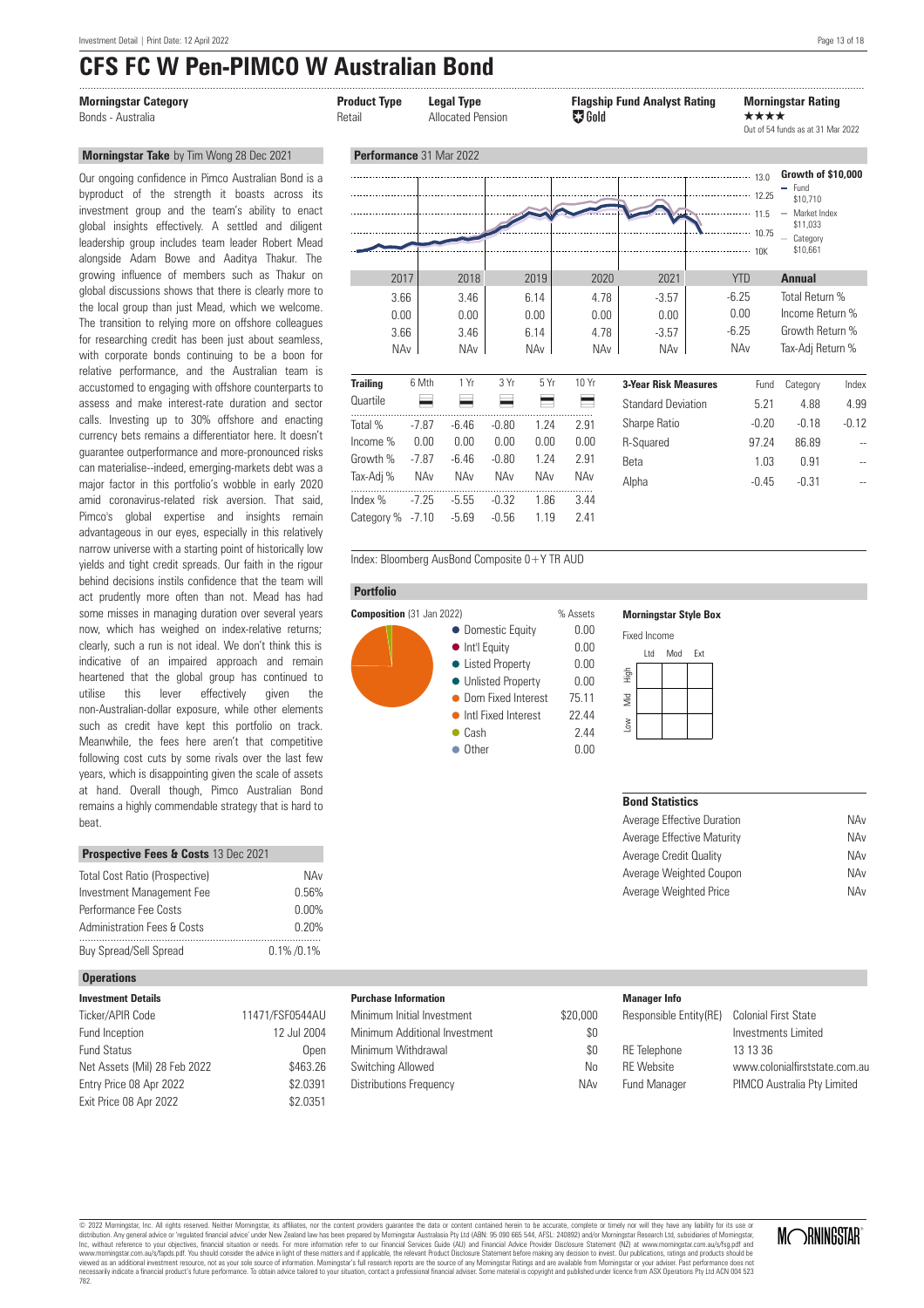## **CFS FC W Pen-PIMCO W Global Bond**



Income % 0.00 0.00 0.00 0.00 NAv Growth % -4.86 -4.20 0.83 1.84 NAv Tax-Adj % NAv NAv NAv NAv NAv ..................................................................................... Index % -4.95 -4.01 0.84 1.99 NAv Category % -5.08 -4.57 0.12 1.11 NAv

clearly links these ideas with his meticulous understanding of the portfolio. Considerable flexibility has seen chunky allocations to corporate bonds and emerging-markets debt at times, with sovereign bonds typically anchoring matters. The strategy has tended to stay on the shorter side of the benchmark's duration under this group. This has helped limit the pain of interest-rate shocks (such as the first quarter of 2021) but has also weighed on the longer-term returns against the backdrop of steady to declining rates. Importantly, there have been other avenues for success in areas where the shop has shown skill over extended periods, including in corporate and securitised bonds and currencies and where its resources largely surpass most competitors. Having said that, the team has been wary of making outsize bets when it sees few obvious valuation opportunities, so returns can be indexlike at times. Still, left-field events can expose ill-judged attempts to balance risk and reward, and the team's ability to capitalise on the disruption wrought by the coronavirus in early 2020--a liquidity-driven dip in March notwithstanding--was a reminder of its judicious approach and judgment in distinguishing between substantive and fleeting issues. Low yields and narrow credit spreads remain obstacles to repeating past absolute returns, but this shouldn't be seen as a barrier to investing here. All told, this team is well-equipped to capitalise on this strategy's mandate and deliver a top-shelf diversifier in our view.

#### **Prospective Fees & Costs** 13 Dec 2021

| Total Cost Ratio (Prospective) | 1.11%           |
|--------------------------------|-----------------|
| Investment Management Fee      | 0.91%           |
| Performance Fee Costs          | 0.00%           |
| Administration Fees & Costs    | 0.20%           |
| Buy Spread/Sell Spread         | $0.1\% / 0.1\%$ |

#### **Operations**

| <b>Investment Details</b>    |                 |
|------------------------------|-----------------|
| Ticker/APIR Code             | 19862/FSF1399AU |
| Fund Inception               | 11 Jun 2013     |
| <b>Fund Status</b>           | Open            |
| Net Assets (Mil) 28 Feb 2022 | \$941.08        |
| Entry Price 08 Apr 2022      | \$1,3008        |
| Exit Price 08 Apr 2022       | \$1.2982        |

### Index: Bloomberg Global Aggregate TR Hdg AUD **Portfolio Composition** (31 Jan 2022) % Assets



#### **Morningstar Style Box**

R-Squared 79.56 84.79

Beta 1.05 1.04 --Alpha -0.01 -0.71 --

| <b>Fixed Income</b> |  |             |  |
|---------------------|--|-------------|--|
|                     |  | Ltd Mod Ext |  |
| 高王                  |  |             |  |
| ξ                   |  |             |  |
| LOW                 |  |             |  |
|                     |  |             |  |

#### **Bond Statistics**

| NAv |
|-----|
| NAv |
| NAv |
| NAv |
| NAv |
|     |

#### **Purchase Information**

| Minimum Initial Investment    | \$20,000 |
|-------------------------------|----------|
| Minimum Additional Investment | \$0      |
| Minimum Withdrawal            | \$0      |
| Switching Allowed             | N٥       |
| Distributions Frequency       | NAv      |
|                               |          |

| <b>Manager Info</b>    |                             |
|------------------------|-----------------------------|
| Responsible Entity(RE) | <b>Colonial First State</b> |

RF Telephone RE Website Fund Manager

| - 1 | 0.01                          |
|-----|-------------------------------|
|     | Investments Limited           |
|     | 13 13 36                      |
|     | www.colonialfirststate.com.au |
|     | PIMCO Australia Pty Limited   |

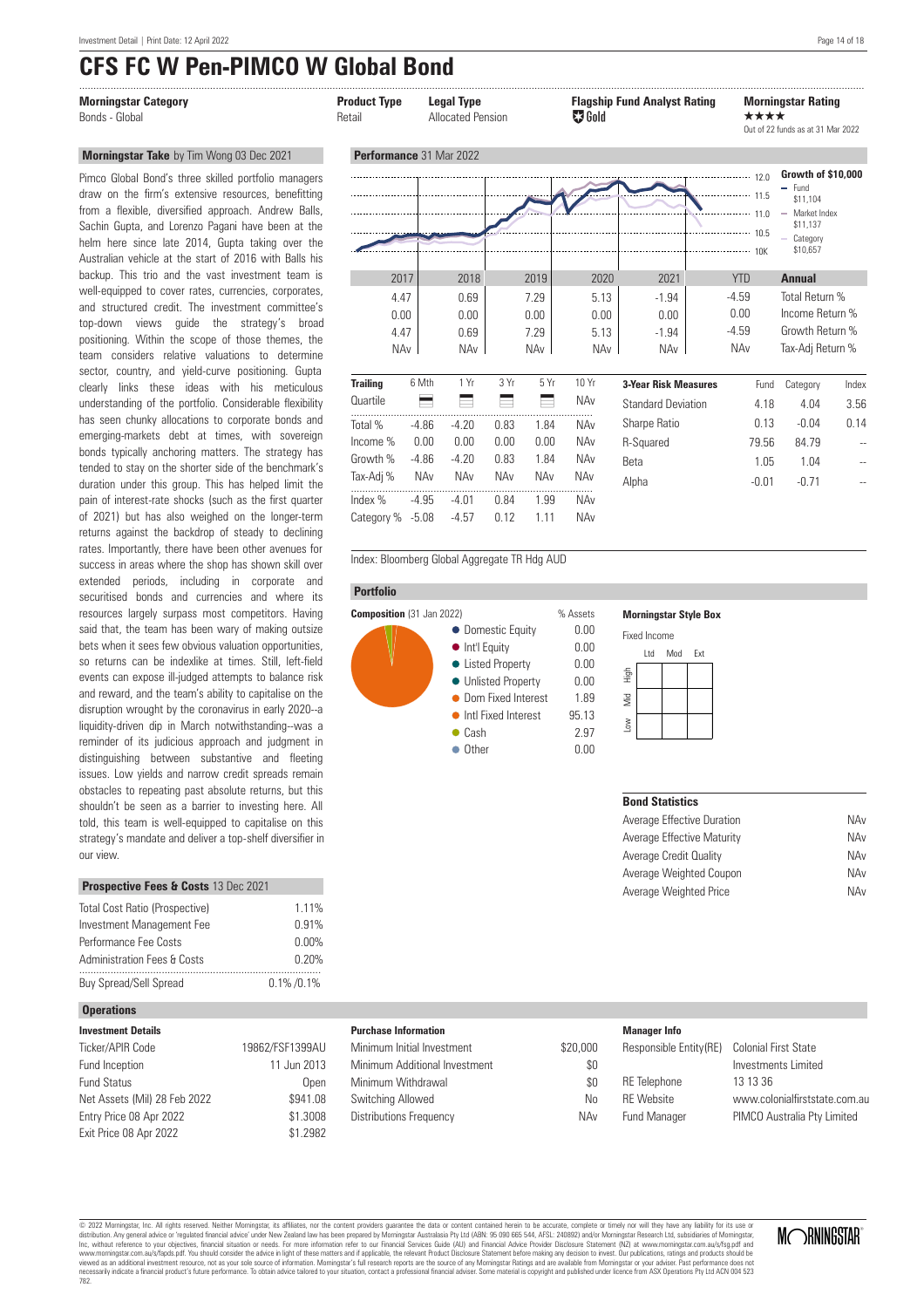### **CFS FC W Pen-Platinum W International**

#### **Morningstar Take** by Ksenia Zaychuk 09 Jun 2021

Thorough research process and experience of senior staffers underpin our conviction in Platinum International, but more recent team reshuffles and lack of stability temper our view. There have been a few shifts to the portfolio manager allocations on this strategy this year. At the beginning of the year, Andrew Clifford ran 70% of the assets and Clay Smolinski managed 30%. Effective April 2021, the structure has changed, with Clifford managing 51%, Smolinski running 31%, and Nik Dvornak looking after 10% of the assets. The remaining 8% of the portfolio is managed by senior analysts. While some of these changes were driven by staff departures, others were introduced to encourage staff development and retention. We remain watchful of these developments. Clifford, whom we hold in high regard, now has a lot on his plate as co-portfolio manager of Platinum Asia and CEO and co-CIO of Platinum Group. Smolinski was appointed co-CIO effective 1 April 2021. While portfolio managers are ably supported by a large team of analysts, Platinum has periodically lost experienced staffers. We view departures of seasoned portfolio managers like Joseph Lai and experienced analysts like Doug Huey as a loss. While we still applaud the analyst research overall, they have slipped from being one of the best global equity teams in our view. Platinum uses a wide variety of tools, such as active currency management and short-selling, but these levers haven't always delivered consistent outcome. The firm doesn't pay any attention to benchmarks and invests wherever the best opportunities are identified. This can lead to meaningful sector and regional tilts. which can cost at times. For example, a near 40% underweighting the US over five years to 31 Dec 2019 detracted; however, long-term exposure to semiconductors and resources has paid off handsomely over the last six months (to 31 March 2021). The team has also struggled to demonstrate a strong and sustainable shorting skill set. All up, we retain faith in the portfolio managers here, but team evolution and process missteps (especially around shorting) remain our watchpoints.

| <b>Prospective Fees &amp; Costs 13 Dec 2021</b> |                 |
|-------------------------------------------------|-----------------|
| <b>Total Cost Ratio (Prospective)</b>           | NAv             |
| Investment Management Fee                       | 1.60%           |
| Performance Fee Costs                           | 0.00%           |
| <b>Administration Fees &amp; Costs</b>          | 0.20%           |
| <b>Buy Spread/Sell Spread</b>                   | $0.1\% / 0.1\%$ |

#### **Operations**

| <b>Investment Details</b>    |                 |
|------------------------------|-----------------|
| Ticker/APIR Code             | 11507/FSF0576AU |
| Fund Inception               | 12 Jul 2004     |
| <b>Fund Status</b>           | Open            |
| Net Assets (Mil) 28 Feb 2022 | \$591.48        |
| Entry Price 08 Apr 2022      | \$3.5143        |
| Exit Price 08 Apr 2022       | \$3.5073        |
|                              |                 |

| <b>Morningstar Category</b><br>Equity World Large Blend                                                                                                                                                                                                                                                                          | <b>Product Type</b><br>Retail        |            | <b>Legal Type</b><br><b>Allocated Pension</b> |               |                                      | $\Box$ Bronze                           | <b>Flagship Fund Analyst Rating</b> | ★★                                       | <b>Morningstar Rating</b><br>Out of 153 funds as at 31 Mar 2022                                    |       |
|----------------------------------------------------------------------------------------------------------------------------------------------------------------------------------------------------------------------------------------------------------------------------------------------------------------------------------|--------------------------------------|------------|-----------------------------------------------|---------------|--------------------------------------|-----------------------------------------|-------------------------------------|------------------------------------------|----------------------------------------------------------------------------------------------------|-------|
| Morningstar Take by Ksenia Zaychuk 09 Jun 2021                                                                                                                                                                                                                                                                                   | Performance 31 Mar 2022              |            |                                               |               |                                      |                                         |                                     |                                          |                                                                                                    |       |
| Thorough research process and experience of senior<br>staffers underpin our conviction in Platinum<br>International, but more recent team reshuffles and<br>lack of stability temper our view. There have been a<br>few shifts to the portfolio manager allocations on this<br>strategy this year. At the beginning of the year, |                                      |            |                                               |               |                                      |                                         |                                     | 21.2<br>18.4<br>15.6<br>12.8<br>10K      | Growth of \$10,000<br>$=$ Fund<br>\$13,919<br>$=$ Market Index<br>\$18,929<br>Category<br>\$16,652 |       |
| Andrew Clifford ran 70% of the assets and Clay                                                                                                                                                                                                                                                                                   | 2017                                 |            | 2018                                          |               | 2019                                 | 2020                                    | 2021                                | <b>YTD</b>                               | <b>Annual</b>                                                                                      |       |
| Smolinski managed 30%. Effective April 2021, the<br>structure has changed, with Clifford managing 51%,<br>Smolinski running 31%, and Nik Dvornak looking after<br>10% of the assets. The remaining 8% of the portfolio is<br>managed by senior analysts. While some of these                                                     | 24.63<br>0.00<br>24.63<br><b>NAv</b> |            | $-6.65$<br>0.00<br>$-6.65$<br><b>NAv</b>      |               | 16.11<br>0.00<br>16.11<br><b>NAv</b> | 1.82<br>0.00<br>1.82<br>NA <sub>v</sub> | 9.31<br>0.00<br>9.31<br><b>NAv</b>  | $-7.95$<br>0.00<br>$-7.95$<br><b>NAv</b> | Total Return %<br>Income Return %<br>Growth Return %<br>Tax-Adj Return %                           |       |
| changes were driven by staff departures, others were<br>introduced to encourage staff development and                                                                                                                                                                                                                            | <b>Trailing</b>                      | 6 Mth      | 1 Yr                                          | 3 Yr          | 5 Yr                                 | 10 Yr                                   | <b>3-Year Risk Measures</b>         | Fund                                     | Category                                                                                           | Index |
| retention. We remain watchful of these developments.                                                                                                                                                                                                                                                                             | Quartile                             |            | ⊟                                             | $\equiv$      | ⊟                                    | ⋿                                       | <b>Standard Deviation</b>           | 12.27                                    | 12.24                                                                                              | 11.99 |
| Clifford, whom we hold in high regard, now has a lot                                                                                                                                                                                                                                                                             | Total %                              | $-8.04$    | $-7.26$                                       | 3.34          | 5.96                                 | 9.77                                    | Sharpe Ratio                        | 0.30                                     | 0.78                                                                                               | 1.04  |
| on his plate as co-portfolio manager of Platinum Asia                                                                                                                                                                                                                                                                            | Income %                             | 0.00       | 0.00                                          | 0.00          | 0.00                                 | 0.00                                    | R-Squared                           | 39.24                                    | 76.82                                                                                              |       |
| and CEO and co-CIO of Platinum Group. Smolinski was<br>appointed co-CIO effective 1 April 2021. While                                                                                                                                                                                                                            | Growth %                             | $-8.04$    | $-7.26$                                       | 3.34          | 5.96                                 | 9.77                                    | Beta                                | 0.64                                     | 0.88                                                                                               |       |
| portfolio managers are ably supported by a large team                                                                                                                                                                                                                                                                            | Tax-Adj %                            | <b>NAv</b> | <b>NAv</b>                                    | <b>NAv</b>    | NAv                                  | NAv                                     | Alpha                               | $-4.40$                                  | $-1.44$                                                                                            |       |
| of analysts, Platinum has periodically lost experienced<br>staffers. We view departures of seasoned portfolio<br>managers like Joseph Lai and experienced analysts                                                                                                                                                               | Index %<br>Category % -5.09          | $-1.84$    | 11.60<br>4.25                                 | 12.93<br>9.29 | 12.88<br>9.96                        | 14.64<br>12.23                          |                                     |                                          |                                                                                                    |       |

Index: MSCI World Ex Australia NR AUD





**Top Holdings** Sector % Assets

Not Available

Minimum Initial Investment \$20,000 Minimum Additional Investment 60 Minimum Withdrawal **\$0** Switching Allowed No Distributions Frequency **NAV** 

**Morningstar Style Box**

| Equity |                    |  |
|--------|--------------------|--|
|        | Value Blend Growth |  |
| Large  |                    |  |
| ξ      |                    |  |
| Small  |                    |  |
|        |                    |  |

**Top 5 Sector Weightings** % Assets

Not Available

**Top 5 Countries** % Assets

Not Available

**Manager Info** Responsible Entity(RE) Colonial First State Investments Limited RE Telephone 13 13 36 RE Website www.colonialfirststate.com.au Fund Manager Platinum Investment Management Ltd

© 2022 Morningstar, Inc. All rights reserved. Neither Morningstar, its affiliates, nor the content providers guarantee the data or content contained herein to be accurate, complete or timely nor will they have any liabilit Let Durangstar, inc. An riguns research and the tender information and the content provides and an explorement incompleted financial advise the summer properted by Momingstar Australias Pty Ltd ABN: 95.990 665.544, AFSL: 2

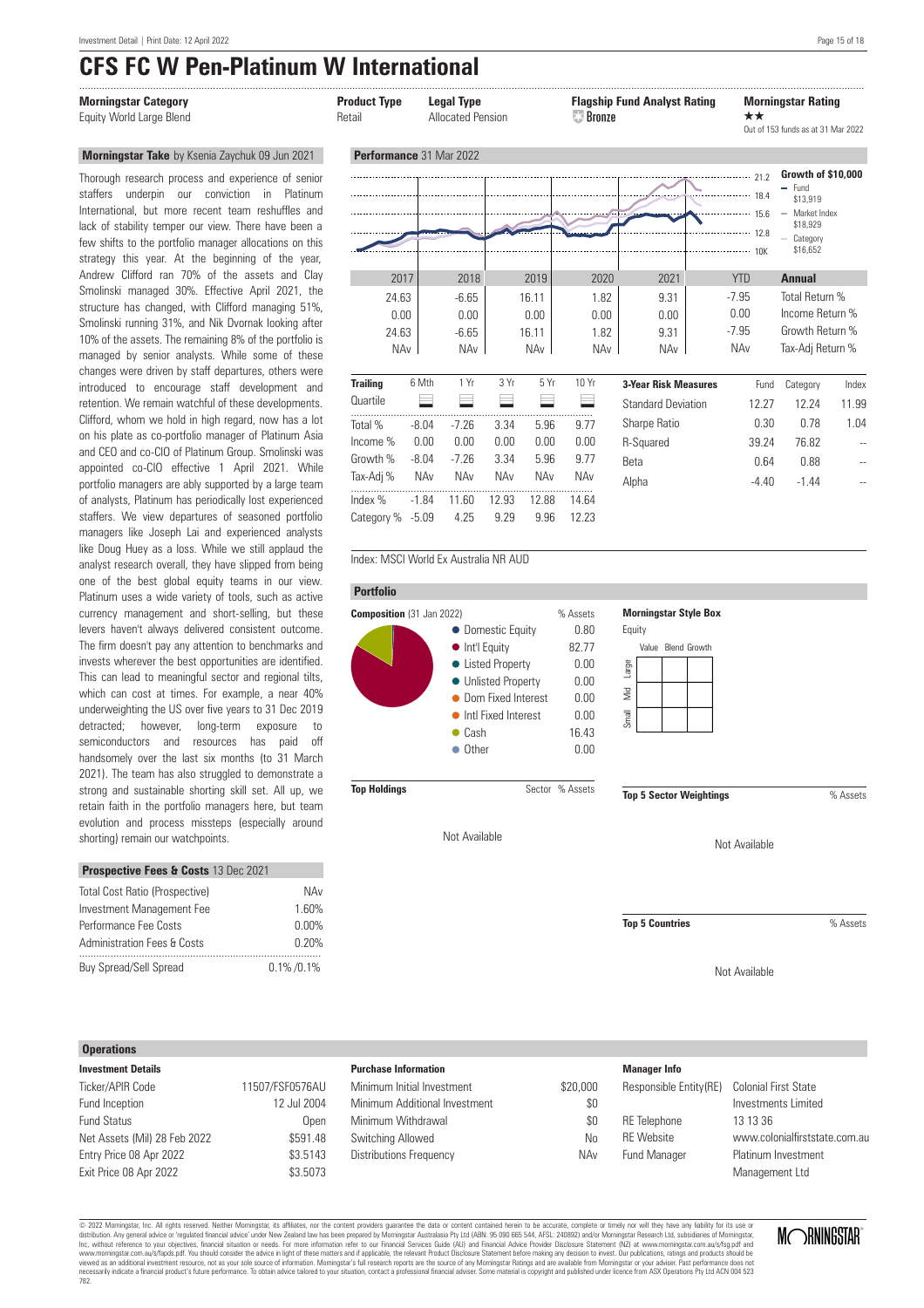**Morningstar Take** by Tim Wong 05 Feb 2022 Schroder Absolute Return Income has a team with sound credentials that keeps a watchful eye on the risks taken in this portfolio. This long-standing vehicle underpinned by Australian and global investment-grade credit with cash a significant component when the team is cautious over outright valuations. Valuation has been and remains highly influential, though the strategy has evolved. For one, it's deployed interest-rate duration more expressly alongside currency positions as alternative sources of returns beyond credit markets and also navigates periods of elevated risk aversion. Change here isn't new, as hybrids used to dominate prior to the global financial crisis. Schroders' desire to lessen reliance on credit with spreads near historically low levels makes some sense, and importantly, the team has typically maintained a conservative portfolio that's conscious of limiting downside risks to capital. Schroders has used its broader canvas effectively for the most part, with these tools on full display in 2020 as it shifted between defensive and aggressive postures to navigate the wild swings in pricing and sentiment. This steady, veteran unit features Mikhel Kase as the portfolio's lead, while Stuart Gray heads the fundamental credit research team and process that emphasises a minimum risk/reward threshold. Major credit-related missteps have been largely avoided, pleasingly. One point of conjecture is that the conservative mentality has contributed to elevated cash levels--a meaningful opportunity cost historically--highlighting the tricky balance in also delivering attractive absolute returns. As such, Schroders' profitable move to take more credit risk to capitalise on the 2020 sell-off is encouraging, while it's helpful to remember the solid risk-adjusted outcome here as well. The team's resolute attitude should prove rewarding whenever risk becomes priced more meaningfully into credit. Ultimately, we see this steadfast unit attaining successful results over the

### **CFS FC W Pen-Schroder W Abs Return Inc**

| <b>Morningstar Category</b><br>Diversified Credit                                                                                                                                                                                                                                                                                    | <b>Product Type</b><br>Retail |         | <b>Legal Type</b><br><b>Allocated Pension</b> |            |                                    | $\Box$ Bronze                      | <b>Flagship Fund Analyst Rating</b> | *****                             | <b>Morningstar Rating</b><br>Out of 41 funds as at 31 Mar 2022                                   |       |
|--------------------------------------------------------------------------------------------------------------------------------------------------------------------------------------------------------------------------------------------------------------------------------------------------------------------------------------|-------------------------------|---------|-----------------------------------------------|------------|------------------------------------|------------------------------------|-------------------------------------|-----------------------------------|--------------------------------------------------------------------------------------------------|-------|
| Morningstar Take by Tim Wong 05 Feb 2022                                                                                                                                                                                                                                                                                             | Performance 31 Mar 2022       |         |                                               |            |                                    |                                    |                                     |                                   |                                                                                                  |       |
| Schroder Absolute Return Income has a team with<br>sound credentials that keeps a watchful eye on the<br>risks taken in this portfolio. This long-standing vehicle<br>Australian<br>underpinned<br>by<br>and<br>global<br>is<br>investment-grade credit with cash a significant<br>component when the team is cautious over outright |                               |         |                                               |            |                                    |                                    | 10.75                               | $\cdots$ 12.25                    | Growth of \$10,000<br>$=$ Fund<br>\$11,187<br>- Market Index<br>\$11,536<br>Category<br>\$10,822 |       |
| valuations. Valuation has been and remains highly                                                                                                                                                                                                                                                                                    | 2017                          |         | 2018                                          |            | 2019                               | 2020                               | 2021                                | <b>YTD</b>                        | <b>Annual</b>                                                                                    |       |
| influential, though the strategy has evolved. For one,<br>it's deploved interest-rate duration more expressly<br>alongside currency positions as alternative sources of<br>returns beyond credit markets and also navigates<br>periods of elevated risk aversion. Change here isn't                                                  | 3.80<br>0.00<br>3.80<br>NAv   |         | 1.76<br>0.00<br>1.76<br><b>NAv</b>            |            | 4.88<br>0.00<br>4.88<br><b>NAv</b> | 3.01<br>0.00<br>3.01<br><b>NAv</b> | 0.08<br>0.00<br>0.08<br><b>NAv</b>  | $-1.69$<br>0.00<br>$-1.69$<br>NAv | Total Return %<br>Income Return %<br>Growth Return %<br>Tax-Adj Return %                         |       |
| new, as hybrids used to dominate prior to the global<br>financial crisis. Schroders' desire to lessen reliance on                                                                                                                                                                                                                    | <b>Trailing</b>               | 6 Mth   | 1 Yr                                          | 3 Yr       | 5Yr                                | 10 Yr                              | <b>3-Year Risk Measures</b>         | Fund                              | Category                                                                                         | Index |
| credit with spreads near historically low levels makes                                                                                                                                                                                                                                                                               | Quartile                      | ᄅ       | ⋿                                             | =          | ⊟                                  | ⋿                                  | <b>Standard Deviation</b>           | 1.92                              | 3.01                                                                                             | 6.61  |
| some sense, and importantly, the team has typically                                                                                                                                                                                                                                                                                  | Total %                       | $-2.22$ | $-1.46$                                       | 1.47       | 2.12                               | 3.58                               | Sharpe Ratio                        | 0.58                              | 0.18                                                                                             | 0.24  |
| maintained a conservative portfolio that's conscious of                                                                                                                                                                                                                                                                              | Income %                      | 0.00    | 0.00                                          | 0.00       | 0.00                               | 0.00                               | R-Squared                           | 60.28                             | 63.70                                                                                            |       |
| limiting downside risks to capital. Schroders has used<br>its broader canvas effectively for the most part, with                                                                                                                                                                                                                     | Growth %                      | $-2.22$ | $-1.46$                                       | 1.47       | 2.12                               | 3.58                               | <b>Beta</b>                         | 0.22                              | 0.36                                                                                             |       |
| these tools on full display in 2020 as it shifted                                                                                                                                                                                                                                                                                    | Tax-Adj %                     | NAv     | <b>NAv</b>                                    | <b>NAv</b> | NAv                                | NAv                                | Alpha                               | 0.74                              | $-0.08$                                                                                          |       |
| between defensive and aggressive postures to                                                                                                                                                                                                                                                                                         | Index %                       | $-6.80$ | $-4.55$                                       | 1.76       | 2.65                               | 4.67                               |                                     |                                   |                                                                                                  |       |
| navigate the wild swings in pricing and sentiment. This<br>steady veteran unit features Mikhel Kase as the                                                                                                                                                                                                                           | Category $% -1.65$            |         | $-1.02$                                       | 0.89       | 1.45                               | 2.90                               |                                     |                                   |                                                                                                  |       |

Index: Bloomberg Gbl Agg Corp TR Hdg AUD

#### **Portfolio**





#### **Morningstar Style Box**

| Fixed Income |  |          |     |  |
|--------------|--|----------|-----|--|
|              |  | I td Mod | Fxt |  |
| 上記           |  |          |     |  |
| ξ            |  |          |     |  |
| Low          |  |          |     |  |
|              |  |          |     |  |

### **Bond Statistics**

| Average Effective Duration | NAv |
|----------------------------|-----|
| Average Effective Maturity | NAv |
| Average Credit Qualitv     | NAv |
| Average Weighted Coupon    | NAv |
| Average Weighted Price     | NAv |

#### Investment Management Fee 0.74% Performance Fee Costs 0.00% Administration Fees & Costs 6 0.20%

Total Cost Ratio (Prospective) NAv

**Prospective Fees & Costs** 13 Dec 2021

| Buy Spread/Sell Spread | $0.2\%$ /0.2% |
|------------------------|---------------|
|                        |               |

#### **Operations**

cycle with this strategy.

| <b>Investment Details</b>    |                 |
|------------------------------|-----------------|
| Ticker/APIR Code             | 11472/FSF0577AU |
| Fund Inception               | 12 Jul 2004     |
| <b>Fund Status</b>           | Open            |
| Net Assets (Mil) 28 Feb 2022 | \$210.53        |
| Entry Price 08 Apr 2022      | \$2.1199        |
| Exit Price 08 Apr 2022       | \$2.1115        |
|                              |                 |

#### **Purchase Information**

| Minimum Initial Investment    | \$20,000 |
|-------------------------------|----------|
| Minimum Additional Investment | \$0      |
| Minimum Withdrawal            | \$0      |
| Switching Allowed             | No       |
| Distributions Frequency       | NAv      |
|                               |          |

#### **Manager Info** Responsible Entity(RE) Colonial First State Investments Limited RE Telephone 13 13 36 RE Website www.colonialfirststate.com.au Fund Manager Schroder Investment

Management Aus Ltd

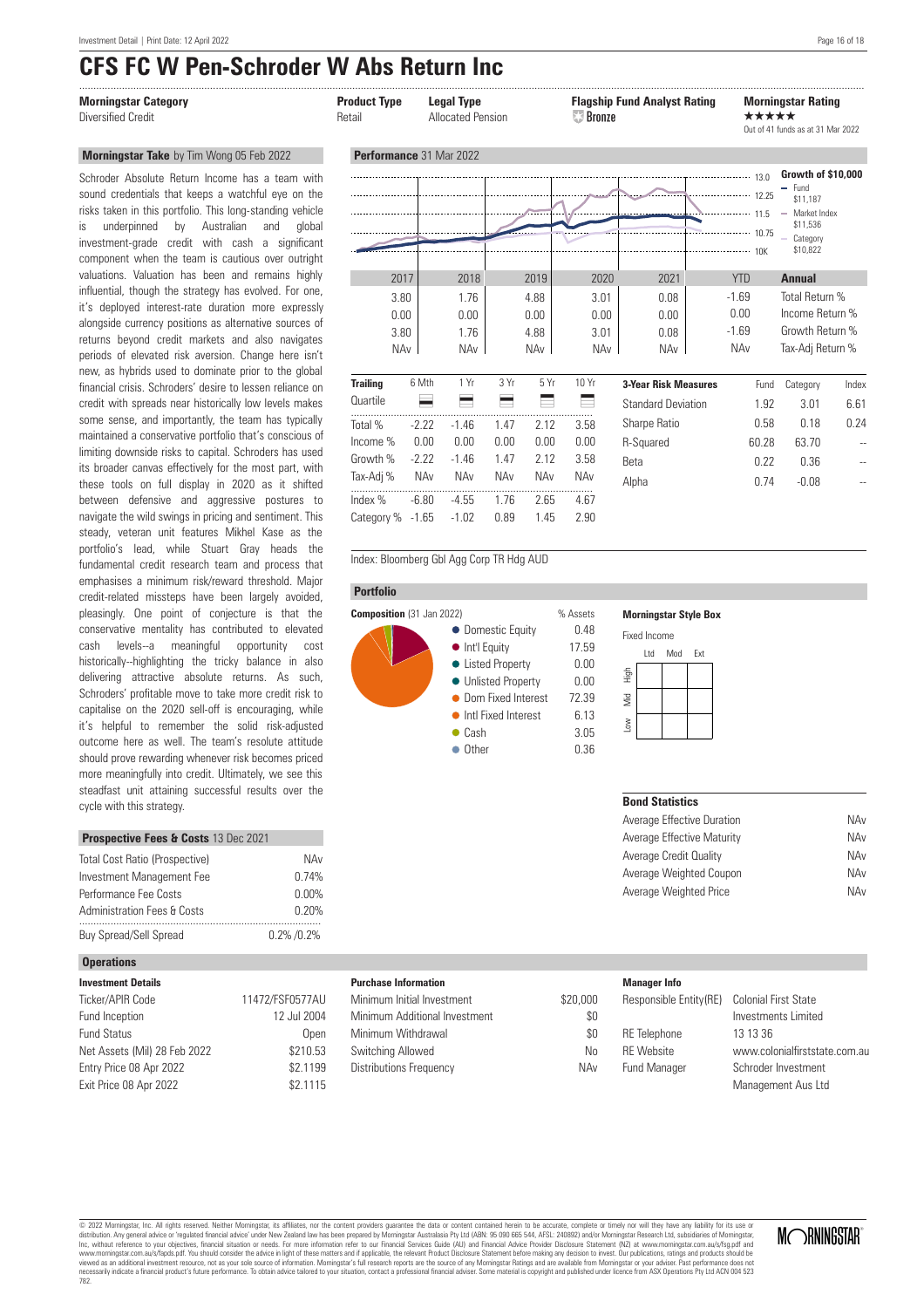### **CFS FC W Pen-Schroder W Aus Equity**

#### **Morningstar Take** by Ross MacMillan 14 Sep 2021

Schroder Australian Equity Fund features outstanding portfolio managers, an experienced investment team, and a long-standing meticulously applied process, which ensures our continuing high level of conviction. Consistency, stability, and long tenure are key attributes we seek in portfolio managers and investment teams. Undoubtedly, the key decision-makers behind stock selection and portfolio construction for this strategy possess all three characteristics. Head of Australian equities Martin Conlon has managed this fund since 2003, after joining Schroders in 1994, while deputy head of equities Andrew Fleming has been with Schroders since 2007 and has 30 years of investing experience. Conlon and Fleming are especially thoughtful in researching companies and understanding the economic backdrop when building the portfolio. In addition, the broader investment team, which includes a head of research, two portfolio managers, four qualitative research analysts, and two quantitative data analysts, are knowledgeable and perceptive. Schroder's investment process involves detailed fundamental bottom-up company assessments to gain an understanding of quality and value. The primary focus of the research is appraising a company's pricing power, long-term sustainability, and midcycle earnings. We appreciate that, despite the challenging conditions over the past two years, the team has assiduously applied the repeatable investment process. In addition, we applaud the team's multiple-perspectives approach when scrutinising company risks, including environmental, social, and governance issues and thematic influences. The resulting benchmark-aware portfolio of around 40-70 stocks is long-term, balanced, and value-tilted. The strategy, over the medium and long term, has outperformed most Morningstar Category peers over five and 10 years but slightly underperformed the index, on a trailing returns basis, to 31 August 2021. However, ultimately, Schroder Australian Equity has strong foundations, which helps us maintain our high confidence.

| <b>Prospective Fees &amp; Costs</b> 13 Dec ZUZ I |               |
|--------------------------------------------------|---------------|
| Total Cost Ratio (Prospective)                   | NAv           |
| Investment Management Fee                        | 0.84%         |
| Performance Fee Costs                            | $0.00\%$      |
| <b>Administration Fees &amp; Costs</b>           | 0.20%         |
| <b>Buy Spread/Sell Spread</b>                    | $0.1\%$ /0.1% |

**Prospective Fees & Costs** 13 Dec 2021

#### **Operations**

| <b>Investment Details</b>    |                 |
|------------------------------|-----------------|
| Ticker/APIR Code             | 11488/FSF0520AU |
| Fund Inception               | 12 Jul 2004     |
| <b>Fund Status</b>           | Open            |
| Net Assets (Mil) 28 Feb 2022 | \$286.17        |
| Entry Price 08 Apr 2022      | \$6.0294        |
| Exit Price 08 Apr 2022       | \$6.0173        |
|                              |                 |



#### Index: S&P/ASX 200 TR AUD



Not Available

Minimum Initial Investment \$20,000 Minimum Additional Investment 60 Minimum Withdrawal 30 Switching Allowed No Distributions Frequency **NAV** 

Not Available

**Top 5 Countries 1988 6 May 10 May 10 May 10 May 10 May 10 May 10 May 10 May 10 May 10 May 10 May 10 May 10 May 10 May 10 May 10 May 10 May 10 May 10 May 10 May 10 May 10 May 10 May 10 May 10 May 10 May 10 May 10 May 1** 

Not Available

**Manager Info** Responsible Entity(RE) Colonial First State Investments Limited RE Telephone 13 13 36 RE Website www.colonialfirststate.com.au Fund Manager Schroder Investment Management Aus Ltd

© 2022 Morningstar, Inc. All rights reserved. Neither Morningstar, its affiliates, nor the content providers guarantee the data or content contained herein to be accurate, complete or timely nor will they have any liabilit Inc, without reference to your objectives, financial situation or needs. For more information refer to our Financial Services Guide (AU) and Financial Advice Provider Disclosure Statement (NZ) at www.morningstar.com.au/s/f Let Durangstar, inc. An riguns research and the tender information and the content provides and an explorement incompleted financial advise the summer properted by Momingstar Australias Pty Ltd ABN: 95.990 665.544, AFSL: 2